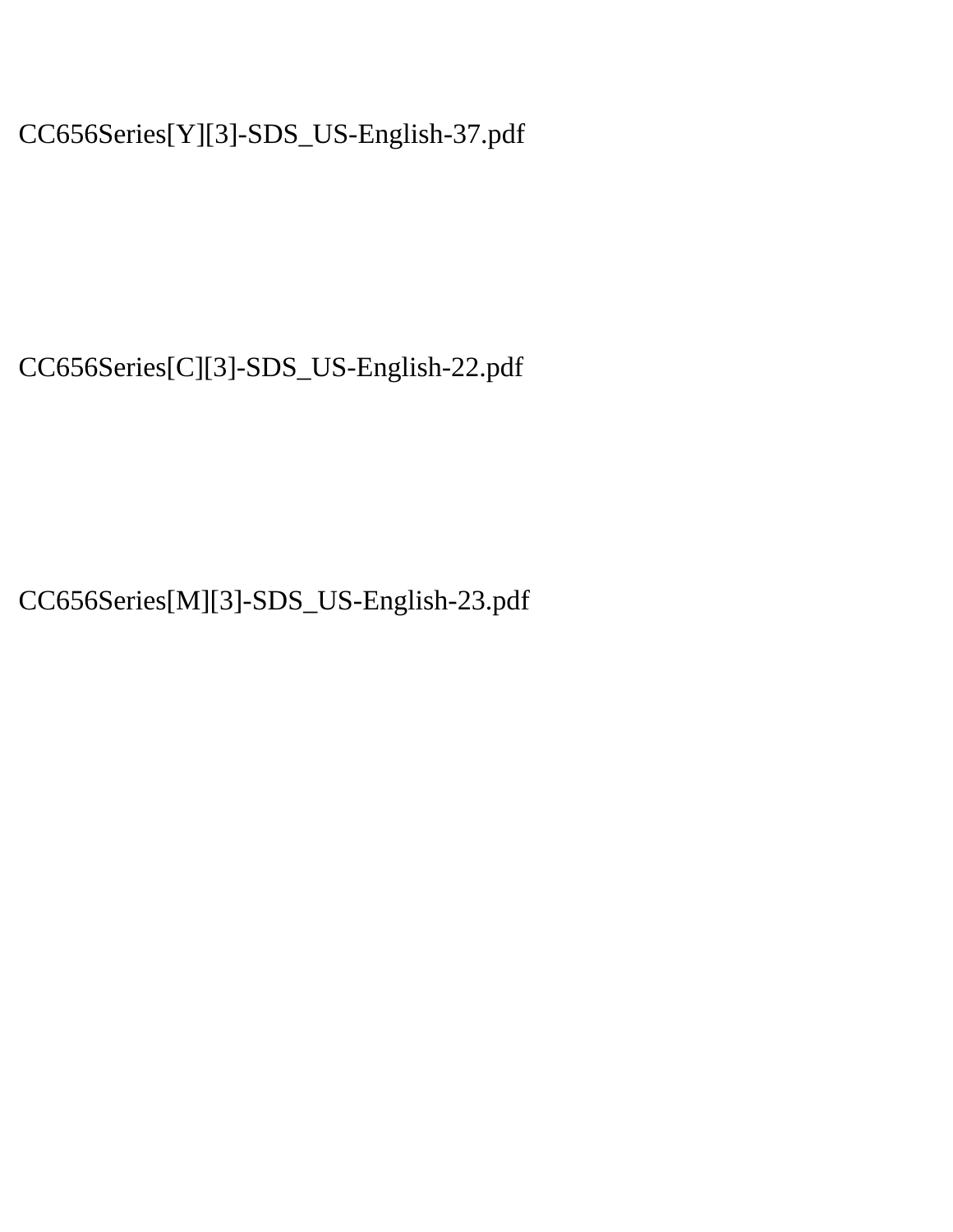

# **SAFETY DATA SHEET**

### **1. Identification**

| <b>Product identifier</b>       | CC656Series[Y][3]                                                                                                                                                                                                                          |
|---------------------------------|--------------------------------------------------------------------------------------------------------------------------------------------------------------------------------------------------------------------------------------------|
| Other means of identification   | Not available.                                                                                                                                                                                                                             |
| <b>Recommended use</b>          | Inkjet printing                                                                                                                                                                                                                            |
| <b>Recommended restrictions</b> | None known.                                                                                                                                                                                                                                |
| <b>Company identification</b>   | HP.<br>1501 Page Mill Road<br>Palo Alto, CA 94304-1112<br>United States<br>Telephone 650-857-5020                                                                                                                                          |
|                                 | HP health effects line<br>(Toll-free within the US) 1-800-457-4209<br>(Direct) 1-760-710-0048<br><b>HP Customer Care Line</b><br>(Toll-free within the US) 1-800-474-6836<br>(Direct) 1-208-323-2551<br>Email: hpcustomer.inquiries@hp.com |

### **2. Hazard(s) identification**

| <b>Physical hazards</b>                      | Not classified.                                                                                                                                                                                                                                                                                |
|----------------------------------------------|------------------------------------------------------------------------------------------------------------------------------------------------------------------------------------------------------------------------------------------------------------------------------------------------|
| <b>Health hazards</b>                        | Not classified.                                                                                                                                                                                                                                                                                |
| <b>Environmental hazards</b>                 | Not classified.                                                                                                                                                                                                                                                                                |
| <b>OSHA defined hazards</b>                  | Not classified.                                                                                                                                                                                                                                                                                |
| Label elements                               |                                                                                                                                                                                                                                                                                                |
| <b>Hazard symbol</b>                         | None.                                                                                                                                                                                                                                                                                          |
| Signal word                                  | None.                                                                                                                                                                                                                                                                                          |
| <b>Hazard statement</b>                      | Not available.                                                                                                                                                                                                                                                                                 |
| <b>Precautionary statement</b>               |                                                                                                                                                                                                                                                                                                |
| <b>Prevention</b>                            | Not available.                                                                                                                                                                                                                                                                                 |
| <b>Response</b>                              | Not available.                                                                                                                                                                                                                                                                                 |
| <b>Storage</b>                               | Not available.                                                                                                                                                                                                                                                                                 |
| <b>Disposal</b>                              | Not available.                                                                                                                                                                                                                                                                                 |
| Hazard(s) not otherwise<br>classified (HNOC) | Potential routes of overexposure to this product are skin and eye contact. Inhalation of vapor and<br>ingestion are not expected to be significant routes of exposure for this product under normal use<br>conditions. Complete toxicity data are not available for this specific formulation. |
| <b>Supplemental information</b>              | This product is not classified as hazardous according to OSHA CFR 1910.1200 (HazCom 2012).                                                                                                                                                                                                     |

### **3. Composition/information on ingredients**

| <b>Mixtures</b>               |                                                      |                   |          |
|-------------------------------|------------------------------------------------------|-------------------|----------|
| <b>Chemical name</b>          | <b>Common name and synonyms</b>                      | <b>CAS number</b> | %        |
| Water                         |                                                      | 7732-18-5         | 65-75    |
| Aliphatic diol                |                                                      | Proprietary       | < 15     |
| Yellow colorant               |                                                      | Proprietary       | < 7.5    |
| magnesium nitrate hexahydrate |                                                      | 13446-18-9        | $\leq 5$ |
| <b>Composition comments</b>   | This ink supply contains an aqueous ink formulation. |                   |          |

This product has been evaluated using criteria specified in 29 CFR 1910.1200 (Hazard Communication Standard).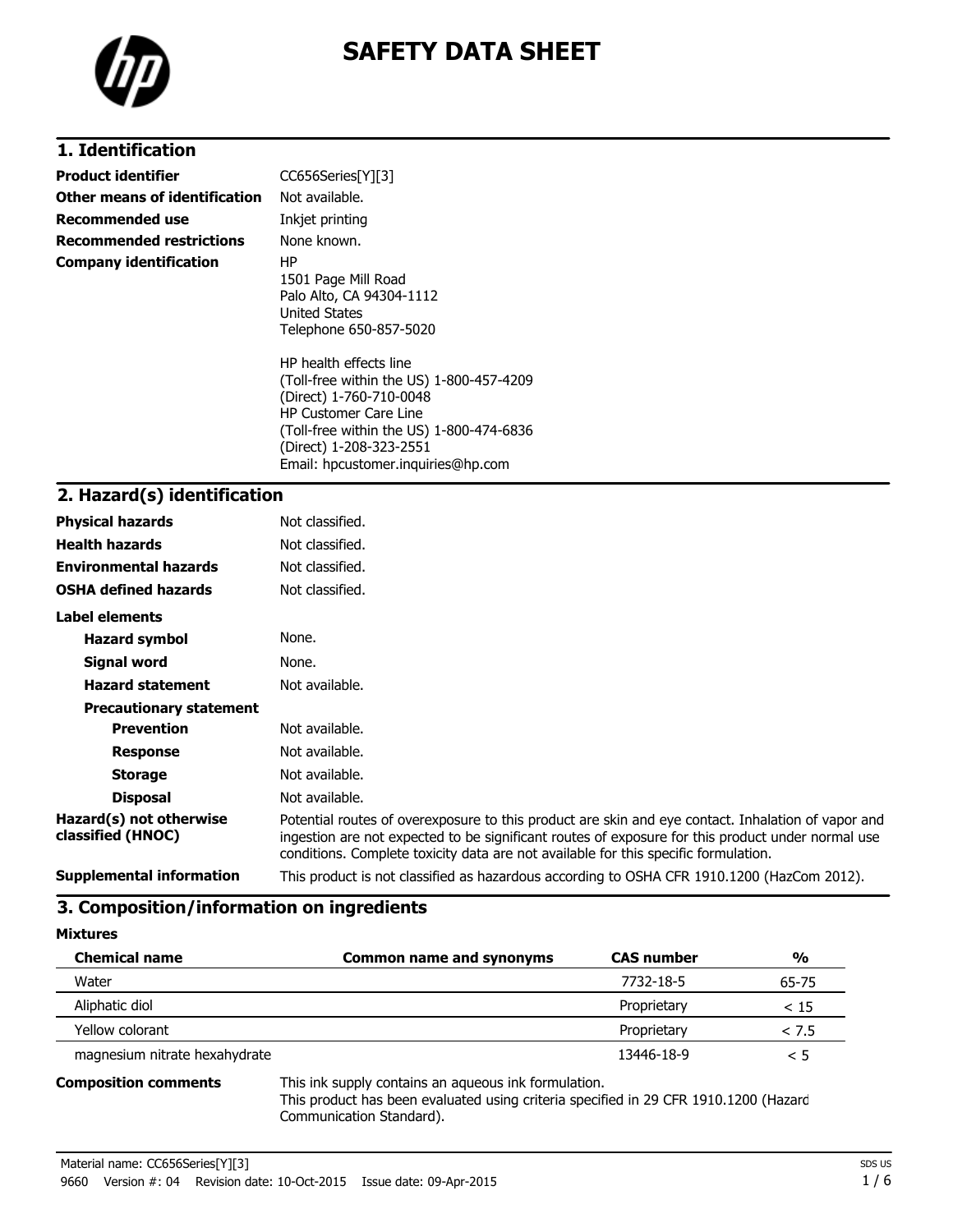| 4. First-aid measures                                    |                                                                                                                                                                                                    |
|----------------------------------------------------------|----------------------------------------------------------------------------------------------------------------------------------------------------------------------------------------------------|
| <b>Inhalation</b>                                        | Move to fresh air. If symptoms persist, get medical attention.                                                                                                                                     |
| <b>Skin contact</b>                                      | Wash affected areas thoroughly with mild soap and water. If irritation persists get medical<br>attention.                                                                                          |
| Eye contact                                              | Do not rub eyes. Immediately flush with large amounts of clean, warm water (low pressure) for at<br>least 15 minutes or until particles are removed. If irritation persists get medical attention. |
| <b>Ingestion</b>                                         | If ingestion of a large amount does occur, seek medical attention.                                                                                                                                 |
| Most important<br>symptoms/effects, acute and<br>delayed | Not available.                                                                                                                                                                                     |

### **5. Fire-fighting measures**

| Suitable extinguishing media<br>Unsuitable extinguishing<br>media   | CO <sub>2</sub> , water, dry chemical, or foam<br>None known. |
|---------------------------------------------------------------------|---------------------------------------------------------------|
| <b>Specific hazards arising from</b><br>the chemical                | Not applicable.                                               |
| Special protective equipment<br>and precautions for<br>firefighters | Not available.                                                |
| <b>Specific methods</b>                                             | None established.                                             |

### **6. Accidental release measures**

| <b>Personal precautions,</b><br>protective equipment and<br>emergency procedures | Wear appropriate personal protective equipment.                                                                                                                              |
|----------------------------------------------------------------------------------|------------------------------------------------------------------------------------------------------------------------------------------------------------------------------|
| <b>Methods and materials for</b><br>containment and cleaning up                  | Dike the spilled material, where this is possible. Absorb with inert absorbent such as dry clay, sand<br>or diatomaceous earth, commercial sorbents, or recover using pumps. |
| <b>Environmental precautions</b>                                                 | Do not let product enter drains. Do not flush into surface water or sanitary sewer system.                                                                                   |

### **7. Handling and storage**

|                                                                    | <b>Precautions for safe handling</b> Avoid contact with skin, eyes and clothing. |
|--------------------------------------------------------------------|----------------------------------------------------------------------------------|
| Conditions for safe storage,<br>including anv<br>incompatibilities | Keep out of the reach of children. Keep away from excessive heat or cold.        |

### **8. Exposure controls/personal protection**

| <b>Occupational exposure limits</b>               | US. Workplace Environmental Exposure Level (WEEL) Guides               |                   |  |
|---------------------------------------------------|------------------------------------------------------------------------|-------------------|--|
| <b>Components</b>                                 | Type                                                                   | <b>Value</b>      |  |
| Aliphatic diol (CAS<br>Proprietary)               | <b>TWA</b>                                                             | $10 \text{ mg/m}$ |  |
| <b>Biological limit values</b>                    | No biological exposure limits noted for the ingredient(s).             |                   |  |
| <b>Exposure guidelines</b>                        | Exposure limits have not been established for this product.            |                   |  |
| <b>Appropriate engineering</b><br><b>controls</b> | Use in a well ventilated area.                                         |                   |  |
|                                                   | Individual protection measures, such as personal protective equipment  |                   |  |
| Eye/face protection                               | Not available.                                                         |                   |  |
| <b>Skin protection</b>                            |                                                                        |                   |  |
| <b>Hand protection</b>                            | Not available.                                                         |                   |  |
| <b>Other</b>                                      | Not available.                                                         |                   |  |
| <b>Respiratory protection</b>                     | Not available.                                                         |                   |  |
| <b>Thermal hazards</b>                            | Not available.                                                         |                   |  |
| <b>General hygiene</b><br>considerations          | Handle in accordance with good industrial hygiene and safety practice. |                   |  |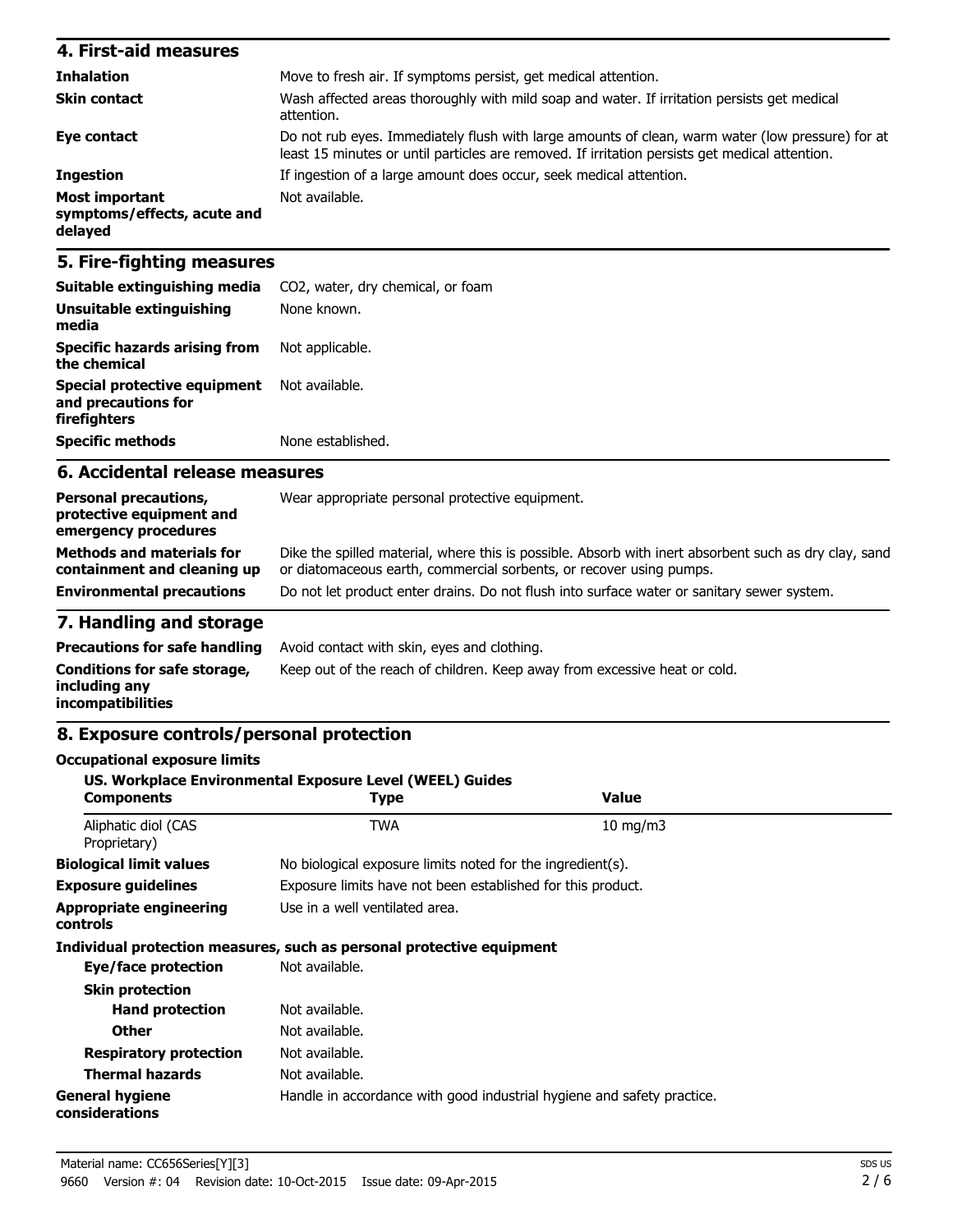### **9. Physical and chemical properties**

| <b>Appearance</b>                                  |                                                           |
|----------------------------------------------------|-----------------------------------------------------------|
| <b>Physical state</b>                              | Liquid.                                                   |
| <b>Color</b>                                       | Yellow                                                    |
| Odor                                               | Not available.                                            |
| <b>Odor threshold</b>                              | Not available.                                            |
| pH                                                 | $7.2 - 7.4$                                               |
| <b>Melting point/freezing point</b>                | Not available.                                            |
| Initial boiling point and<br>boiling range         | Not determined                                            |
| <b>Flash point</b>                                 | > 200.0 °F (> 93.3 °C) Pensky-Martens Closed Cup          |
| <b>Evaporation rate</b>                            | Not determined                                            |
| <b>Flammability (solid, gas)</b>                   | Not available.                                            |
| Upper/lower flammability or explosive limits       |                                                           |
| Flammability limit - lower Not determined<br>(9/6) |                                                           |
| <b>Flammability limit -</b><br>upper $(\% )$       | Not available.                                            |
| <b>Explosive limit - lower</b><br>(9/6)            | Not available.                                            |
| <b>Explosive limit - upper</b><br>(9/6)            | Not available.                                            |
| <b>Vapor pressure</b>                              | Not determined                                            |
| Solubility(ies)                                    |                                                           |
| <b>Solubility (water)</b>                          | Soluble in water                                          |
| <b>Partition coefficient</b><br>(n-octanol/water)  | Not available.                                            |
| <b>Auto-ignition temperature</b>                   | Not determined                                            |
| <b>Decomposition temperature</b>                   | Not available.                                            |
| <b>Viscosity</b>                                   | $>= 2 cp$                                                 |
| <b>Other information</b>                           | For other VOC regulatory data/information see Section 15. |
| VOC (Weight %)                                     | $< 241$ g/l                                               |

### **10. Stability and reactivity**

| <b>Reactivity</b>                            | Not available.                                                                                                                                   |  |  |
|----------------------------------------------|--------------------------------------------------------------------------------------------------------------------------------------------------|--|--|
| <b>Chemical stability</b>                    | Stable under recommended storage conditions.                                                                                                     |  |  |
| <b>Possibility of hazardous</b><br>reactions | Will not occur.                                                                                                                                  |  |  |
| <b>Conditions to avoid</b>                   | Not available.                                                                                                                                   |  |  |
| <b>Incompatible materials</b>                | Incompatible with strong bases and oxidizing agents.                                                                                             |  |  |
| <b>Hazardous decomposition</b><br>products   | Upon decomposition, this product may yield gaseous nitrogen oxides, carbon monoxide, carbon<br>dioxide and/or low molecular weight hydrocarbons. |  |  |

### **11. Toxicological information**

**Symptoms related to the physical, chemical and toxicological characteristics** Not available.

#### **Information on toxicological effects**

| <b>Acute toxicity</b>                       | Based on available data, the classification criteria are not met. |
|---------------------------------------------|-------------------------------------------------------------------|
| <b>Skin corrosion/irritation</b>            | Based on available data, the classification criteria are not met. |
| Serious eve damage/eve<br><i>irritation</i> | Based on available data, the classification criteria are not met. |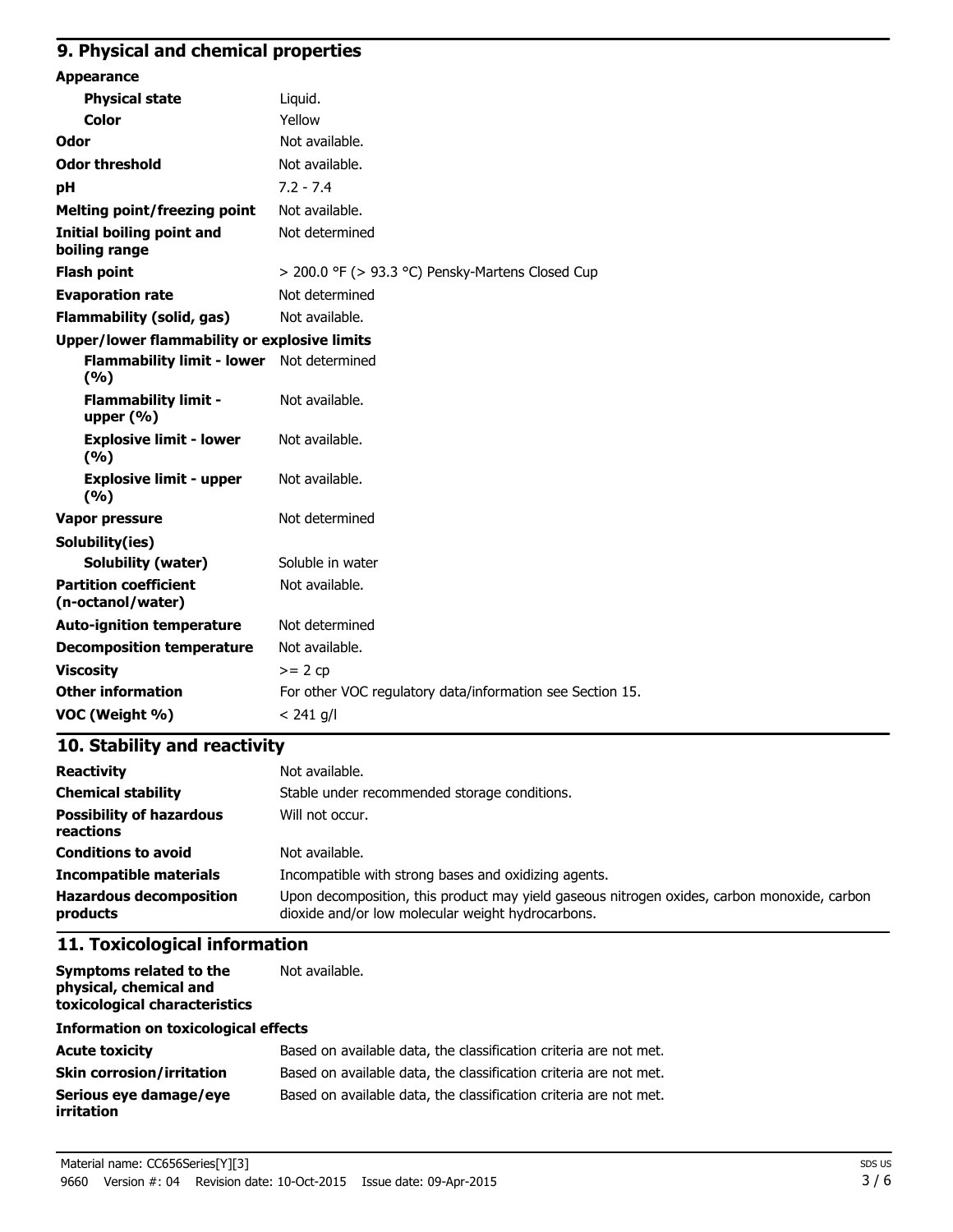| <b>Components</b>                                     | <b>Species</b>                                                                                                                                                  |                                                                   | <b>Test Results</b> |
|-------------------------------------------------------|-----------------------------------------------------------------------------------------------------------------------------------------------------------------|-------------------------------------------------------------------|---------------------|
| <b>Further information</b>                            | Complete toxicity data are not available for this specific formulation<br>Refer to Section 2 for potential health effects and Section 4 for first aid measures. |                                                                   |                     |
| <b>Aspiration hazard</b>                              | Based on available data, the classification criteria are not met.                                                                                               |                                                                   |                     |
| Specific target organ toxicity<br>- repeated exposure |                                                                                                                                                                 | Based on available data, the classification criteria are not met. |                     |
| Specific target organ toxicity<br>- single exposure   |                                                                                                                                                                 | Based on available data, the classification criteria are not met. |                     |
| <b>Reproductive toxicity</b>                          |                                                                                                                                                                 | Based on available data, the classification criteria are not met. |                     |
| <b>Carcinogenicity</b>                                |                                                                                                                                                                 | Based on available data, the classification criteria are not met. |                     |
| <b>Germ cell mutagenicity</b>                         |                                                                                                                                                                 | Based on available data, the classification criteria are not met. |                     |
| <b>Skin sensitization</b>                             |                                                                                                                                                                 | Based on available data, the classification criteria are not met. |                     |
| <b>Respiratory sensitization</b>                      |                                                                                                                                                                 | Based on available data, the classification criteria are not met. |                     |
| Respiratory or skin sensitization                     |                                                                                                                                                                 |                                                                   |                     |

Aliphatic diol (CAS Proprietary)

| <b>Acute</b>  |        |               |
|---------------|--------|---------------|
| <b>Dermal</b> |        |               |
| LD50          | Rabbit | > 10000 mg/kg |
| Oral          |        |               |
| LD50          | Rat    | 3730 mg/kg    |
| Other         |        |               |
| LD50          | Mouse  | 1738 mg/kg    |

### **12. Ecological information**

**Aquatic toxicity** Static acute toxicity (trout), survival (100 mg/L) = 100% Static acute toxicity (trout), survival  $(10 \text{ mg/L}) = 100\%$ 

#### **Ecotoxicity**

| <b>Product</b>                                    |                | <b>Species</b>                                          | <b>Test Results</b> |
|---------------------------------------------------|----------------|---------------------------------------------------------|---------------------|
| CC656Series[Y][3] (CAS Mixture)                   |                |                                                         |                     |
| <b>Aquatic</b>                                    |                |                                                         |                     |
| Acute                                             |                |                                                         |                     |
| Fish                                              | LC50           | Fathead minnow (Pimephales promelas) 434 mg/l, 96 hours |                     |
| <b>Persistence and degradability</b>              | Not available. |                                                         |                     |
| <b>Bioaccumulative potential</b>                  | Not available. |                                                         |                     |
| Partition coefficient n-octanol / water (log Kow) |                |                                                         |                     |
| Aliphatic diol                                    |                | $-0.106$                                                |                     |
| <b>Mobility in soil</b>                           | Not available. |                                                         |                     |
| Other adverse effects                             | Not available. |                                                         |                     |

**Disposal instructions** Do not allow this material to drain into sewers/water supplies. Dispose of waste material according to Local, State, Federal, and Provincial Environmental Regulations. HP's Planet Partners (trademark) supplies recycling program enables simple, convenient recycling of HP original inkjet and LaserJet supplies. For more information and to determine if this service is available in your location, please visit http://www.hp.com/recycle.

#### **14. Transport information**

### **DOT**

Not regulated as dangerous goods.

### **IATA**

Not regulated as dangerous goods.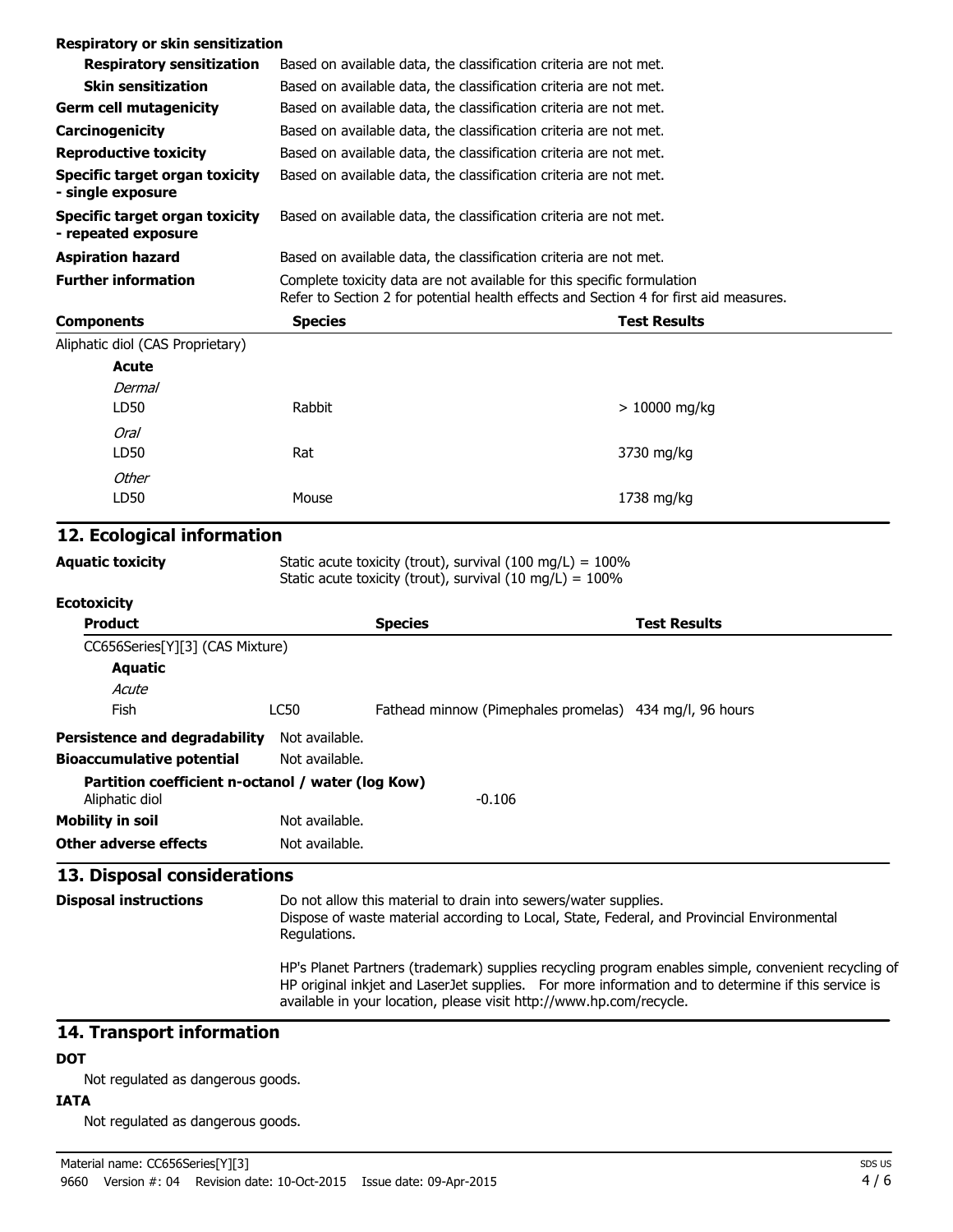#### **IMDG**

Not regulated as dangerous goods.

#### **ADR**

Not regulated as dangerous goods.

**Further information** Not a dangerous good under DOT, IATA, ADR, IMDG, or RID.

### **15. Regulatory information**

**US federal regulations** US TSCA 12(b): Does not contain listed chemicals.

#### **TSCA Section 12(b) Export Notification (40 CFR 707, Subpt. D)** Not regulated.

**CERCLA Hazardous Substance List (40 CFR 302.4)**

Not listed.

#### **SARA 304 Emergency release notification**

Not regulated.

### **OSHA Specifically Regulated Substances (29 CFR 1910.1001-1050)**

Not listed.

#### **Superfund Amendments and Reauthorization Act of 1986 (SARA)**

No

**Hazard categories** Immediate Hazard - No Delayed Hazard - No Fire Hazard - No Pressure Hazard - No Reactivity Hazard - No

#### **SARA 302 Extremely hazardous substance**

Not listed.

**SARA 311/312 Hazardous chemical**

## **Other federal regulations**

**Safe Drinking Water Act (SDWA)** Not regulated.

### **US state regulations**

#### **US. Massachusetts RTK - Substance List**

Not regulated.

### **US. New Jersey Worker and Community Right-to-Know Act**

#### Not listed.

### **US. Pennsylvania Worker and Community Right-to-Know Law**

Not listed.

### **US. Rhode Island RTK**

Not regulated.

#### **US. California Proposition 65**

Not Listed. **Other information** VOC content (less water, less exempt compounds) = < 986 g/L (U.S. requirement, not for

#### emissions) VOC data based on formulation (Organic compounds minus solids)

**Regulatory information** All chemical substances in this HP product have been notified or are exempt from notification under chemical substances notification laws in the following countries: US (TSCA), EU (EINECS/ELINCS), Switzerland, Canada (DSL/NDSL), Australia, Japan, Philippines, South Korea, New Zealand, and China.

### **16. Other information, including date of preparation or last revision**

| Issue date           | 09-Apr-2015 |
|----------------------|-------------|
| <b>Revision date</b> | 10-Oct-2015 |
| <b>Version #</b>     | 04          |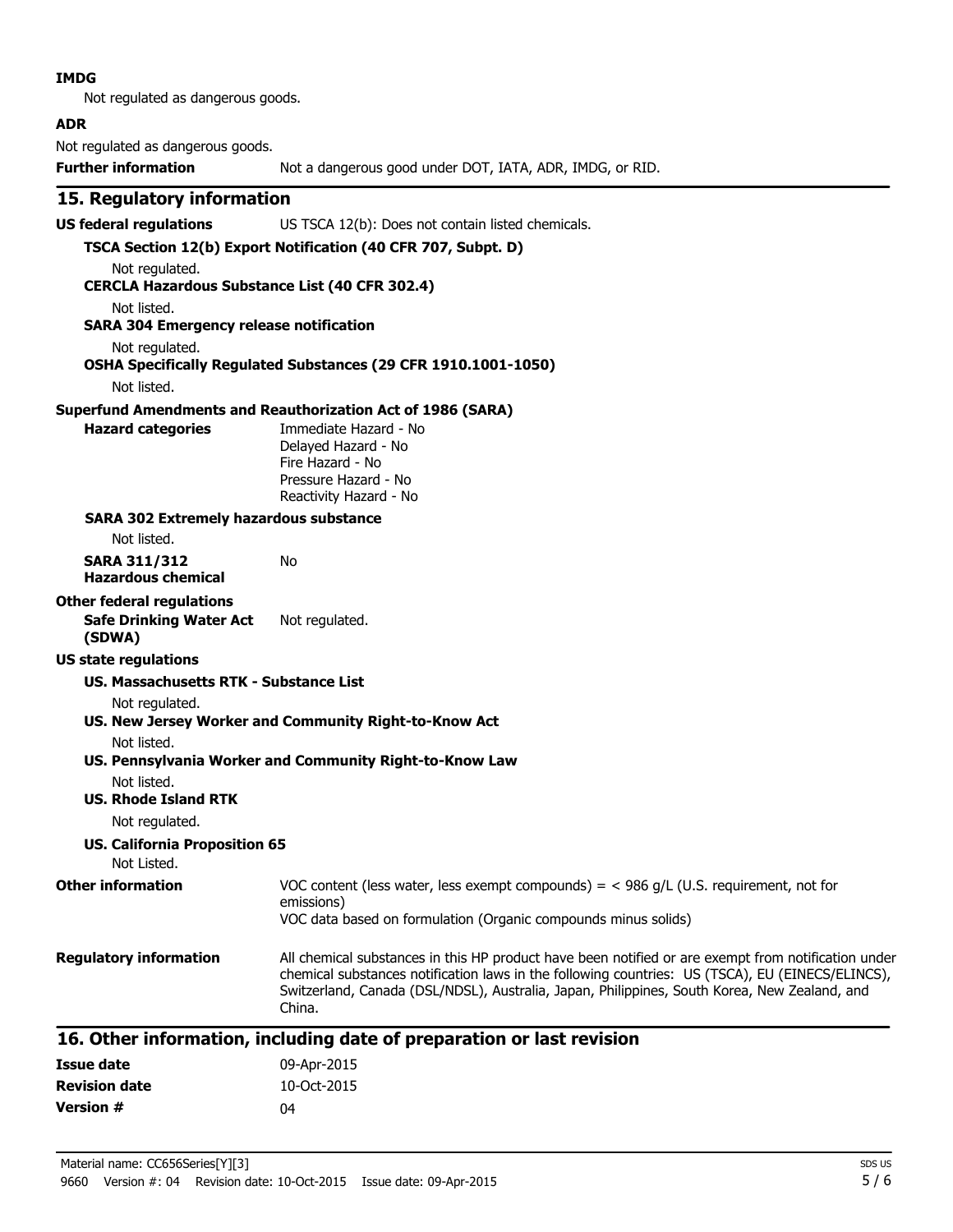| <b>Disclaimer</b>               | This Safety Data Sheet document is provided without charge to customers of HP. Data is the most<br>current known to HP at the time of preparation of this document and is believed to be accurate. It<br>should not be construed as guaranteeing specific properties of the products as described or<br>suitability for a particular application. This document was prepared to the requirements of the<br>jurisdiction specified in Section 1 above and may not meet regulatory requirements in other<br>countries. |
|---------------------------------|----------------------------------------------------------------------------------------------------------------------------------------------------------------------------------------------------------------------------------------------------------------------------------------------------------------------------------------------------------------------------------------------------------------------------------------------------------------------------------------------------------------------|
| <b>Revision Information</b>     | 1. Product and Company Identification: Alternate Trade Names                                                                                                                                                                                                                                                                                                                                                                                                                                                         |
| <b>Manufacturer information</b> | HP<br>1501 Page Mill Road<br>Palo Alto, CA 94304-1112 US<br>Direct 1-650-857-5020                                                                                                                                                                                                                                                                                                                                                                                                                                    |

### **Explanation of abbreviations**

| <b>ACGIH</b>  | American Conference of Governmental Industrial Hygienists           |
|---------------|---------------------------------------------------------------------|
| <b>CAS</b>    | <b>Chemical Abstracts Service</b>                                   |
| <b>CERCLA</b> | Comprehensive Environmental Response Compensation and Liability Act |
| <b>CFR</b>    | Code of Federal Regulations                                         |
| <b>COC</b>    | Cleveland Open Cup                                                  |
| <b>DOT</b>    | Department of Transportation                                        |
| <b>EPCRA</b>  | Emergency Planning and Community Right-to-Know Act (aka SARA)       |
| <b>IARC</b>   | International Agency for Research on Cancer                         |
| <b>NIOSH</b>  | National Institute for Occupational Safety and Health               |
| <b>NTP</b>    | National Toxicology Program                                         |
| <b>OSHA</b>   | Occupational Safety and Health Administration                       |
| <b>PEL</b>    | Permissible Exposure Limit                                          |
| <b>RCRA</b>   | Resource Conservation and Recovery Act                              |
| <b>REC</b>    | Recommended                                                         |
| <b>REL</b>    | Recommended Exposure Limit                                          |
| <b>SARA</b>   | Superfund Amendments and Reauthorization Act of 1986                |
| <b>STEL</b>   | Short-Term Exposure Limit                                           |
| <b>TCLP</b>   | Toxicity Characteristics Leaching Procedure                         |
| <b>TLV</b>    | Threshold Limit Value                                               |
| <b>TSCA</b>   | <b>Toxic Substances Control Act</b>                                 |
| <b>VOC</b>    | Volatile Organic Compounds                                          |
|               |                                                                     |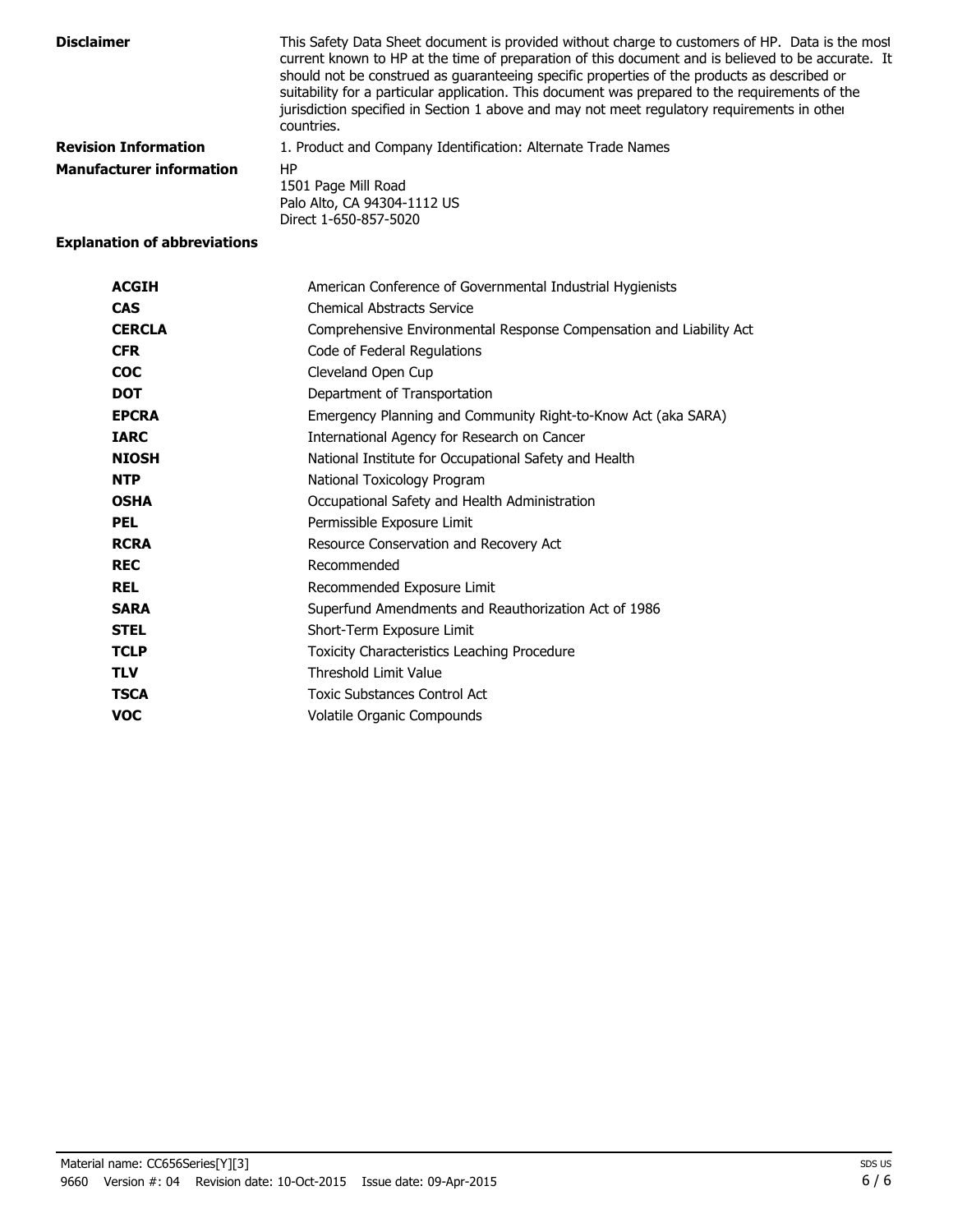

# **SAFETY DATA SHEET**

### **1. Identification**

| <b>Product identifier</b>       | CC656Series[C][3]                                                                                                                                                                                                                          |
|---------------------------------|--------------------------------------------------------------------------------------------------------------------------------------------------------------------------------------------------------------------------------------------|
| Other means of identification   | Not available.                                                                                                                                                                                                                             |
| Recommended use                 | Inkjet printing                                                                                                                                                                                                                            |
| <b>Recommended restrictions</b> | None known.                                                                                                                                                                                                                                |
| <b>Company identification</b>   | ΗP<br>1501 Page Mill Road<br>Palo Alto, CA 94304-1112<br>United States<br>Telephone 650-857-5020                                                                                                                                           |
|                                 | HP health effects line<br>(Toll-free within the US) 1-800-457-4209<br>(Direct) 1-760-710-0048<br><b>HP Customer Care Line</b><br>(Toll-free within the US) 1-800-474-6836<br>(Direct) 1-208-323-2551<br>Email: hpcustomer.inguiries@hp.com |

## **2. Hazard(s) identification**

| <b>Physical hazards</b>                      | Not classified.                                                                                                                                                                                                                                                                                   |
|----------------------------------------------|---------------------------------------------------------------------------------------------------------------------------------------------------------------------------------------------------------------------------------------------------------------------------------------------------|
| <b>Health hazards</b>                        | Not classified.                                                                                                                                                                                                                                                                                   |
| <b>Environmental hazards</b>                 | Not classified.                                                                                                                                                                                                                                                                                   |
| <b>OSHA defined hazards</b>                  | Not classified.                                                                                                                                                                                                                                                                                   |
| Label elements                               |                                                                                                                                                                                                                                                                                                   |
| Hazard symbol                                | None.                                                                                                                                                                                                                                                                                             |
| Signal word                                  | None.                                                                                                                                                                                                                                                                                             |
| <b>Hazard statement</b>                      | Not available.                                                                                                                                                                                                                                                                                    |
| <b>Precautionary statement</b>               |                                                                                                                                                                                                                                                                                                   |
| <b>Prevention</b>                            | Not available.                                                                                                                                                                                                                                                                                    |
| <b>Response</b>                              | Not available.                                                                                                                                                                                                                                                                                    |
| <b>Storage</b>                               | Not available.                                                                                                                                                                                                                                                                                    |
| <b>Disposal</b>                              | Not available.                                                                                                                                                                                                                                                                                    |
| Hazard(s) not otherwise<br>classified (HNOC) | Potential routes of overexposure to this product are skin and eye contact.<br>Inhalation of vapor and ingestion are not expected to be significant routes of exposure for this<br>product under normal use conditions.<br>Complete toxicity data are not available for this specific formulation. |
| <b>Supplemental information</b>              | This product is not classified as hazardous according to OSHA CFR 1910.1200 (HazCom 2012).                                                                                                                                                                                                        |

### **3. Composition/information on ingredients**

**Mixtures**

| <b>Chemical name</b>                     | <b>Common name and synonyms</b> | <b>CAS number</b> | $\frac{0}{0}$ |
|------------------------------------------|---------------------------------|-------------------|---------------|
| Water                                    |                                 | 7732-18-5         | 65-75         |
| 1,5-pentanediol                          |                                 | $111 - 29 - 5$    | 27.5          |
| Aliphatic diol                           |                                 | Proprietary       | 27.5          |
| Copper phthalocyanine direct dye<br>salt |                                 | Proprietary       | $<$ 5         |
| magnesium nitrate hexahydrate            |                                 | 13446-18-9        | $<$ 5         |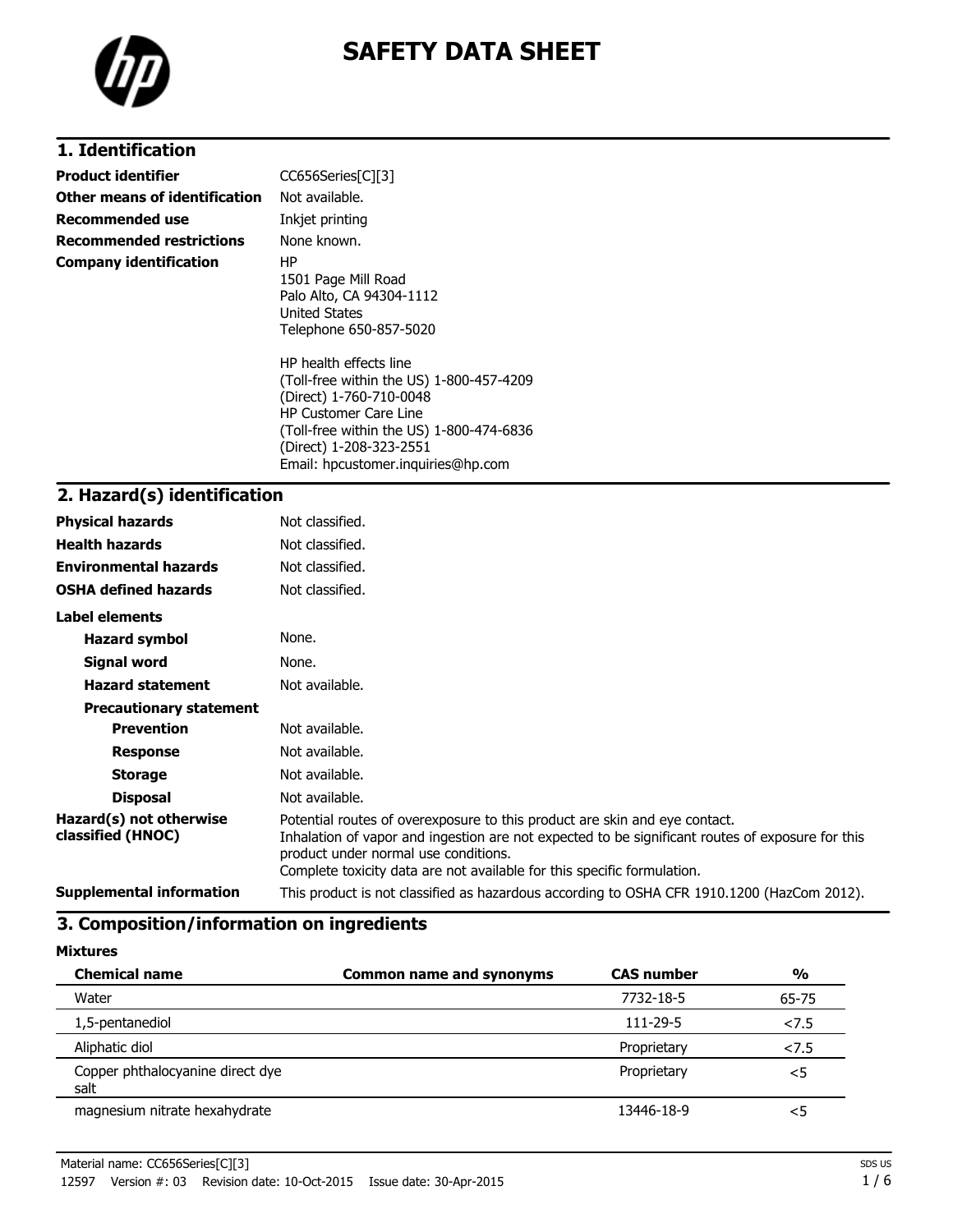| <b>Composition comments</b> | This ink supply contains an aqueous ink formulation.<br>This product has been evaluated using criteria specified in 29 CFR 1910.1200 (Hazard<br>Communication Standard). |
|-----------------------------|--------------------------------------------------------------------------------------------------------------------------------------------------------------------------|
| 4. First-aid measures       |                                                                                                                                                                          |

| <b>Inhalation</b>                                        | Remove to fresh air. If symptoms persist, get medical attention.                                                                                                                                   |
|----------------------------------------------------------|----------------------------------------------------------------------------------------------------------------------------------------------------------------------------------------------------|
| <b>Skin contact</b>                                      | Wash affected areas thoroughly with mild soap and water. Get medical attention if irritation<br>develops or persists.                                                                              |
| Eye contact                                              | Do not rub eyes. Immediately flush with large amounts of clean, warm water (low pressure) for at<br>least 15 minutes or until particles are removed. If irritation persists get medical attention. |
| <b>Ingestion</b>                                         | If ingestion of a large amount does occur, seek medical attention.                                                                                                                                 |
| Most important<br>symptoms/effects, acute and<br>delayed | Not available.                                                                                                                                                                                     |

### **5. Fire-fighting measures**

| Suitable extinguishing media                                                     | Dry chemical, CO2, water spray or regular foam.                                                                                                                              |  |  |
|----------------------------------------------------------------------------------|------------------------------------------------------------------------------------------------------------------------------------------------------------------------------|--|--|
| Unsuitable extinguishing<br>media                                                | None known.                                                                                                                                                                  |  |  |
| <b>Specific hazards arising from</b><br>the chemical                             | Not applicable.                                                                                                                                                              |  |  |
| Special protective equipment<br>and precautions for<br>firefighters              | Not available.                                                                                                                                                               |  |  |
| <b>Specific methods</b><br>None established.                                     |                                                                                                                                                                              |  |  |
| 6. Accidental release measures                                                   |                                                                                                                                                                              |  |  |
| <b>Personal precautions,</b><br>protective equipment and<br>emergency procedures | Wear appropriate personal protective equipment.                                                                                                                              |  |  |
| <b>Methods and materials for</b><br>containment and cleaning up                  | Dike the spilled material, where this is possible. Absorb with inert absorbent such as dry clay, sand<br>or diatomaceous earth, commercial sorbents, or recover using pumps. |  |  |
| <b>Environmental precautions</b>                                                 | Do not let product enter drains. Do not flush into surface water or sanitary sewer system.                                                                                   |  |  |

### **7. Handling and storage**

| <b>Precautions for safe handling</b>                                      | Avoid contact with skin, eyes and clothing.                               |
|---------------------------------------------------------------------------|---------------------------------------------------------------------------|
| Conditions for safe storage,<br>including any<br><i>incompatibilities</i> | Keep out of the reach of children. Keep away from excessive heat or cold. |

### **8. Exposure controls/personal protection**

#### **Occupational exposure limits**

### **US. Workplace Environmental Exposure Level (WEEL) Guides Components Type Value** Aliphatic diol (CAS TWA 10 mg/m3 Proprietary) **Biological limit values** No biological exposure limits noted for the ingredient(s). **Exposure guidelines** Exposure limits have not been established for this product. **Appropriate engineering controls** Use in a well ventilated area. **Individual protection measures, such as personal protective equipment Eye/face protection** Not available. **Skin protection Hand protection** Not available. **Other** Not available. **Respiratory protection** Not available. **Thermal hazards** Not available. Material name: CC656Series[C][3]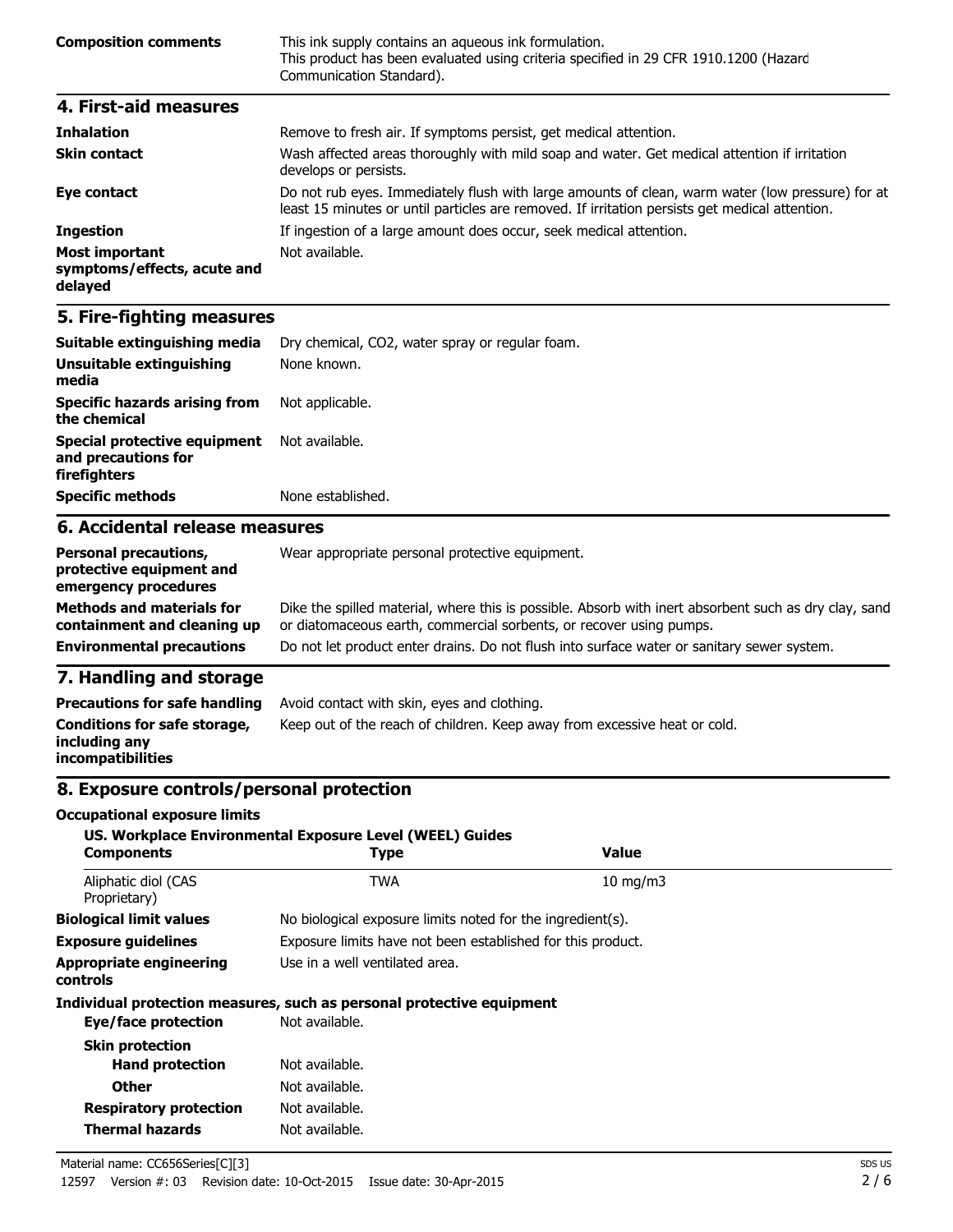### **9. Physical and chemical properties**

| <b>Appearance</b>                                       |                                                           |  |
|---------------------------------------------------------|-----------------------------------------------------------|--|
| <b>Physical state</b>                                   | Not available.                                            |  |
| <b>Color</b>                                            | Cyan                                                      |  |
| Odor                                                    | Not available.                                            |  |
| <b>Odor threshold</b>                                   | Not available.                                            |  |
| рH                                                      | $7 - 7.5$                                                 |  |
| <b>Melting point/freezing point</b>                     | Not available.                                            |  |
| Initial boiling point and<br>boiling range              | Not determined                                            |  |
| <b>Flash point</b>                                      | $>$ 200.0 °F ( $>$ 93.3 °C) Pensky-Martens Closed Cup     |  |
| <b>Evaporation rate</b>                                 | Not determined                                            |  |
| <b>Flammability (solid, gas)</b>                        | Not available.                                            |  |
| <b>Upper/lower flammability or explosive limits</b>     |                                                           |  |
| <b>Flammability limit - lower</b> Not Determined<br>(%) |                                                           |  |
| <b>Flammability limit -</b><br>upper $(% )$             | Not available.                                            |  |
| <b>Explosive limit - lower</b><br>(9/6)                 | Not available.                                            |  |
| <b>Explosive limit - upper</b><br>(%)                   | Not available.                                            |  |
| Vapor pressure                                          | Not determined                                            |  |
| Solubility(ies)                                         |                                                           |  |
| <b>Solubility (water)</b>                               | Soluble in water                                          |  |
| <b>Partition coefficient</b><br>(n-octanol/water)       | Not available.                                            |  |
| <b>Auto-ignition temperature</b>                        | Not Determined                                            |  |
| <b>Decomposition temperature</b>                        | Not available.                                            |  |
| <b>Viscosity</b>                                        | Not available.                                            |  |
| <b>Other information</b>                                | For other VOC regulatory data/information see Section 15. |  |
| VOC (Weight %)                                          | $< 269$ g/l                                               |  |
|                                                         |                                                           |  |

### **10. Stability and reactivity**

| <b>Reactivity</b>                            | Not available.                                                                                                                                   |
|----------------------------------------------|--------------------------------------------------------------------------------------------------------------------------------------------------|
| <b>Chemical stability</b>                    | Stable under recommended storage conditions.                                                                                                     |
| <b>Possibility of hazardous</b><br>reactions | Will not occur.                                                                                                                                  |
| <b>Conditions to avoid</b>                   | Not available.                                                                                                                                   |
| <b>Incompatible materials</b>                | Incompatible with strong bases and oxidizing agents.                                                                                             |
| <b>Hazardous decomposition</b><br>products   | Upon decomposition, this product may yield gaseous nitrogen oxides, carbon monoxide, carbon<br>dioxide and/or low molecular weight hydrocarbons. |

### **11. Toxicological information**

| Symptoms related to the<br>physical, chemical and<br>toxicological characteristics | Not available.                                                    |
|------------------------------------------------------------------------------------|-------------------------------------------------------------------|
| <b>Information on toxicological effects</b>                                        |                                                                   |
| <b>Acute toxicity</b>                                                              | Based on available data, the classification criteria are not met. |
| <b>Skin corrosion/irritation</b>                                                   | Based on available data, the classification criteria are not met. |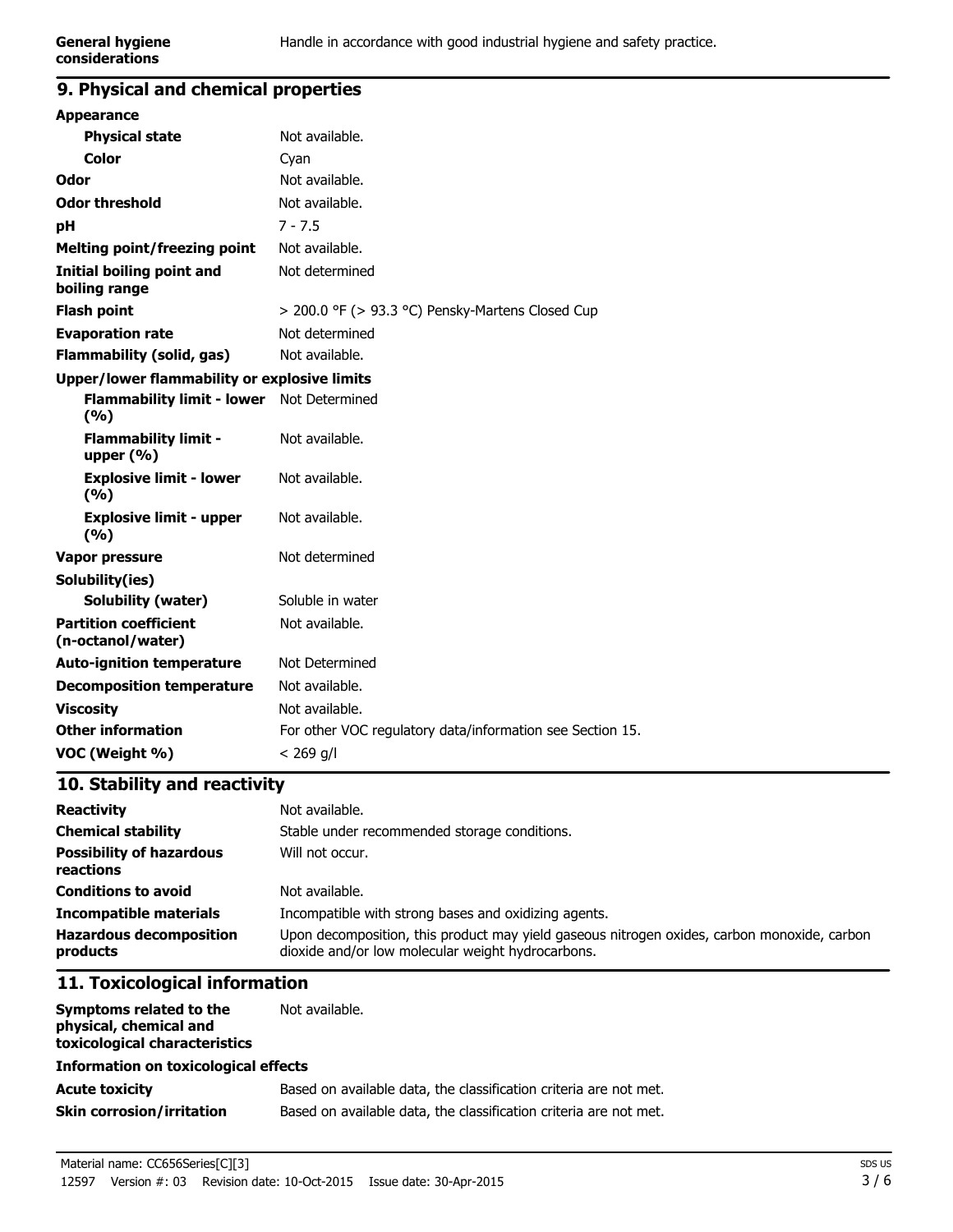| Serious eye damage/eye<br>irritation                         |                |                | Based on available data, the classification criteria are not met.                                                                                               |
|--------------------------------------------------------------|----------------|----------------|-----------------------------------------------------------------------------------------------------------------------------------------------------------------|
| <b>Respiratory or skin sensitization</b>                     |                |                |                                                                                                                                                                 |
| <b>Respiratory sensitization</b>                             |                |                | Based on available data, the classification criteria are not met.                                                                                               |
| <b>Skin sensitization</b>                                    |                |                | Based on available data, the classification criteria are not met.                                                                                               |
| <b>Germ cell mutagenicity</b>                                |                |                | Based on available data, the classification criteria are not met.                                                                                               |
| Carcinogenicity                                              |                |                | Based on available data, the classification criteria are not met.                                                                                               |
| <b>Reproductive toxicity</b>                                 |                |                | Based on available data, the classification criteria are not met.                                                                                               |
| <b>Specific target organ toxicity</b><br>- single exposure   |                |                | Based on available data, the classification criteria are not met.                                                                                               |
| <b>Specific target organ toxicity</b><br>- repeated exposure |                |                | Based on available data, the classification criteria are not met.                                                                                               |
| <b>Aspiration hazard</b>                                     |                |                | Based on available data, the classification criteria are not met.                                                                                               |
| <b>Further information</b>                                   |                |                | Complete toxicity data are not available for this specific formulation<br>Refer to Section 2 for potential health effects and Section 4 for first aid measures. |
| <b>Components</b>                                            | <b>Species</b> |                | <b>Test Results</b>                                                                                                                                             |
| Aliphatic diol (CAS Proprietary)                             |                |                |                                                                                                                                                                 |
| <b>Acute</b>                                                 |                |                |                                                                                                                                                                 |
| Dermal                                                       |                |                |                                                                                                                                                                 |
| LD50                                                         | Rabbit         |                | $> 10000$ mg/kg                                                                                                                                                 |
| <b>Oral</b>                                                  |                |                |                                                                                                                                                                 |
| LD50                                                         | Rat            |                | 3730 mg/kg                                                                                                                                                      |
| <b>Other</b>                                                 |                |                |                                                                                                                                                                 |
| LD50                                                         | Mouse          |                | 1738 mg/kg                                                                                                                                                      |
| 12. Ecological information                                   |                |                |                                                                                                                                                                 |
| <b>Ecotoxicity</b>                                           |                |                |                                                                                                                                                                 |
| <b>Product</b>                                               |                | <b>Species</b> | <b>Test Results</b>                                                                                                                                             |
| CC656Series[C][3] (CAS Mixture)                              |                |                |                                                                                                                                                                 |
| <b>Aquatic</b>                                               |                |                |                                                                                                                                                                 |
| Acute                                                        |                |                |                                                                                                                                                                 |
| Algae                                                        | <b>EC50</b>    | Algae          | $> 100$ mg/l, 72 hours                                                                                                                                          |
| Crustacea                                                    | <b>FC50</b>    | Danhnia        | $> 100$ ma/l 48 hours                                                                                                                                           |

| <u>u usuata</u>                                   | <u>Luju</u>    | <b>Duplified</b> |          | $\geq$ 100 $\frac{1}{2}$ 10 $\frac{1}{2}$ 10 $\frac{1}{2}$ |
|---------------------------------------------------|----------------|------------------|----------|------------------------------------------------------------|
| <b>Persistence and degradability</b>              | Not available. |                  |          |                                                            |
| <b>Bioaccumulative potential</b>                  | Not available. |                  |          |                                                            |
| Partition coefficient n-octanol / water (log Kow) |                |                  | $-0.106$ |                                                            |
| Aliphatic diol                                    |                |                  |          |                                                            |
| Mobility in soil                                  | Not available. |                  |          |                                                            |
| <b>Other adverse effects</b>                      | Not available. |                  |          |                                                            |

### **13. Disposal considerations**

**Disposal instructions** Do not allow this material to drain into sewers/water supplies. Dispose of waste material according to Local, State, Federal, and Provincial Environmental Regulations. HP's Planet Partners (trademark) supplies recycling program enables simple, convenient recycling of HP original inkjet and LaserJet supplies. For more information and to determine if this service is available in your location, please visit http://www.hp.com/recycle.

### **14. Transport information**

### **DOT**

Not regulated as dangerous goods.

### **IATA**

Not regulated as dangerous goods.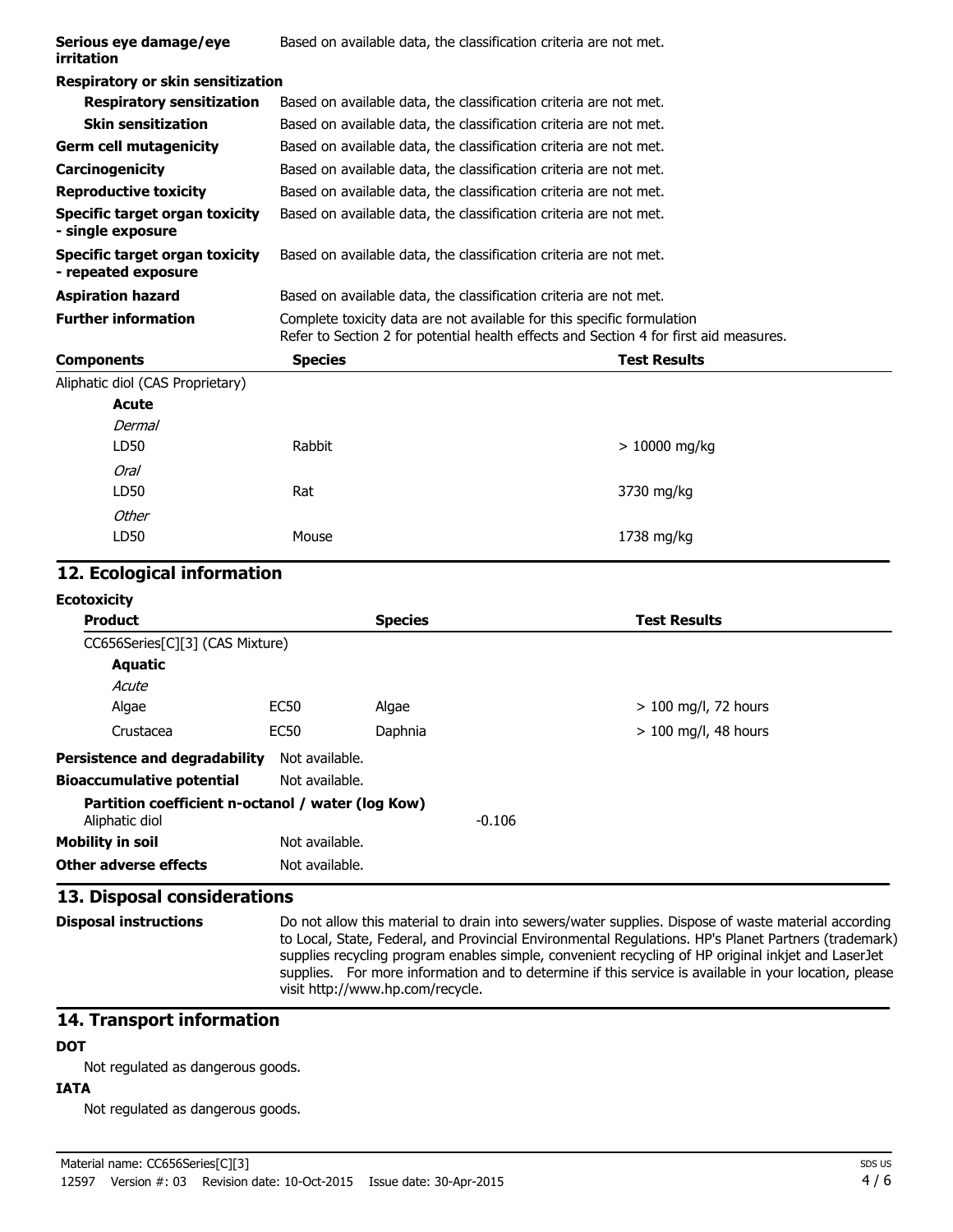#### **IMDG**

Not regulated as dangerous goods.

#### **ADR**

Not regulated as dangerous goods.

**Further information** Not a dangerous good under DOT, IATA, ADR, IMDG, or RID.

### **15. Regulatory information**

**US federal regulations** US TSCA 12(b): Does not contain listed chemicals.

#### **TSCA Section 12(b) Export Notification (40 CFR 707, Subpt. D)** Not regulated.

**CERCLA Hazardous Substance List (40 CFR 302.4)**

Not listed.

#### **SARA 304 Emergency release notification**

Not regulated.

### **OSHA Specifically Regulated Substances (29 CFR 1910.1001-1050)**

Not listed.

#### **Superfund Amendments and Reauthorization Act of 1986 (SARA)**

No

**Hazard categories** Immediate Hazard - No Delayed Hazard - No Fire Hazard - No Pressure Hazard - No Reactivity Hazard - No

#### **SARA 302 Extremely hazardous substance**

Not listed.

**SARA 311/312 Hazardous chemical**

## **Other federal regulations**

**Safe Drinking Water Act** Not regulated.

#### **(SDWA) US state regulations**

### **US. Massachusetts RTK - Substance List**

Not regulated.

### **US. New Jersey Worker and Community Right-to-Know Act** Not listed.

### **US. Pennsylvania Worker and Community Right-to-Know Law**

Not listed.

#### **US. Rhode Island RTK**

Not regulated.

### **US. California Proposition 65**

#### Not Listed. **Other information** VOC content (less water, less exempt compounds) = < 1000 g/L (U.S. requirement, not for emissions) VOC data based on formulation (Organic compounds minus solids) **Requiatory information** All chemical substances in this HP product have been notified or are exempt from notification under chemical substances notification laws in the following countries: US (TSCA), EU (EINECS/ELINCS), Switzerland, Canada (DSL/NDSL), Australia, Japan, Philippines, South Korea, New Zealand, and China.

### **16. Other information, including date of preparation or last revision**

| Issue date           | 30-Apr-2015 |
|----------------------|-------------|
| <b>Revision date</b> | 10-Oct-2015 |
| <b>Version #</b>     | 03          |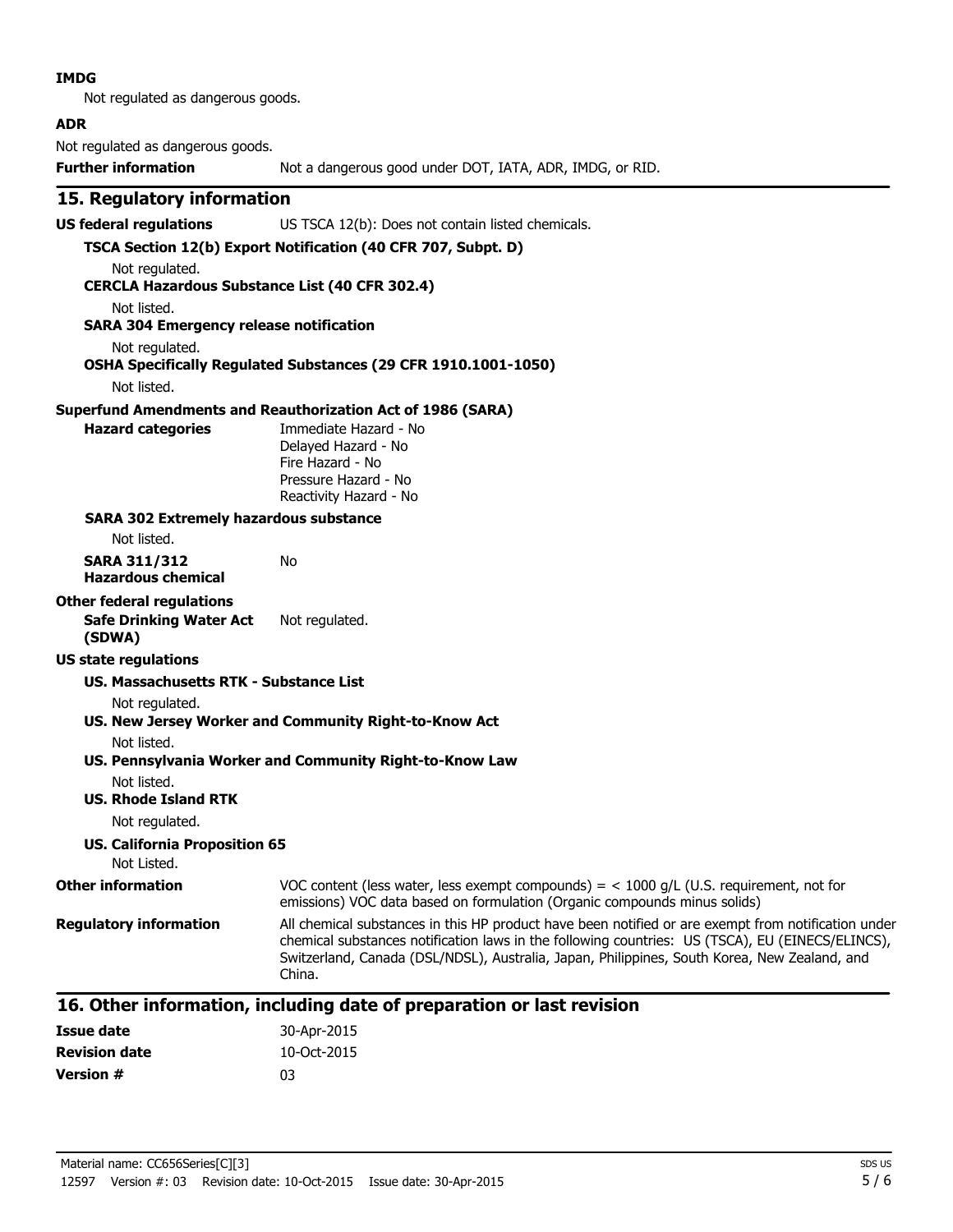| <b>Disclaimer</b>               | This Safety Data Sheet document is provided without charge to customers of HP. Data is the most<br>current known to HP at the time of preparation of this document and is believed to be accurate. It<br>should not be construed as guaranteeing specific properties of the products as described or<br>suitability for a particular application. This document was prepared to the requirements of the<br>jurisdiction specified in Section 1 above and may not meet regulatory requirements in other<br>countries. |
|---------------------------------|----------------------------------------------------------------------------------------------------------------------------------------------------------------------------------------------------------------------------------------------------------------------------------------------------------------------------------------------------------------------------------------------------------------------------------------------------------------------------------------------------------------------|
| <b>Revision Information</b>     | 1. Product and Company Identification: Alternate Trade Names                                                                                                                                                                                                                                                                                                                                                                                                                                                         |
| <b>Manufacturer information</b> | HP<br>1501 Page Mill Road<br>Palo Alto, CA 94304-1112 US<br>Direct 1-650-857-5020                                                                                                                                                                                                                                                                                                                                                                                                                                    |

### **Explanation of abbreviations**

| <b>ACGIH</b>  | American Conference of Governmental Industrial Hygienists           |
|---------------|---------------------------------------------------------------------|
| <b>CAS</b>    | <b>Chemical Abstracts Service</b>                                   |
| <b>CERCLA</b> | Comprehensive Environmental Response Compensation and Liability Act |
| <b>CFR</b>    | Code of Federal Regulations                                         |
| <b>COC</b>    | Cleveland Open Cup                                                  |
| <b>DOT</b>    | Department of Transportation                                        |
| <b>EPCRA</b>  | Emergency Planning and Community Right-to-Know Act (aka SARA)       |
| <b>IARC</b>   | International Agency for Research on Cancer                         |
| <b>NIOSH</b>  | National Institute for Occupational Safety and Health               |
| <b>NTP</b>    | National Toxicology Program                                         |
| <b>OSHA</b>   | Occupational Safety and Health Administration                       |
| <b>PEL</b>    | Permissible Exposure Limit                                          |
| <b>RCRA</b>   | Resource Conservation and Recovery Act                              |
| <b>REC</b>    | Recommended                                                         |
| <b>REL</b>    | Recommended Exposure Limit                                          |
| <b>SARA</b>   | Superfund Amendments and Reauthorization Act of 1986                |
| <b>STEL</b>   | Short-Term Exposure Limit                                           |
| <b>TCLP</b>   | Toxicity Characteristics Leaching Procedure                         |
| <b>TLV</b>    | Threshold Limit Value                                               |
| <b>TSCA</b>   | Toxic Substances Control Act                                        |
| <b>VOC</b>    | Volatile Organic Compounds                                          |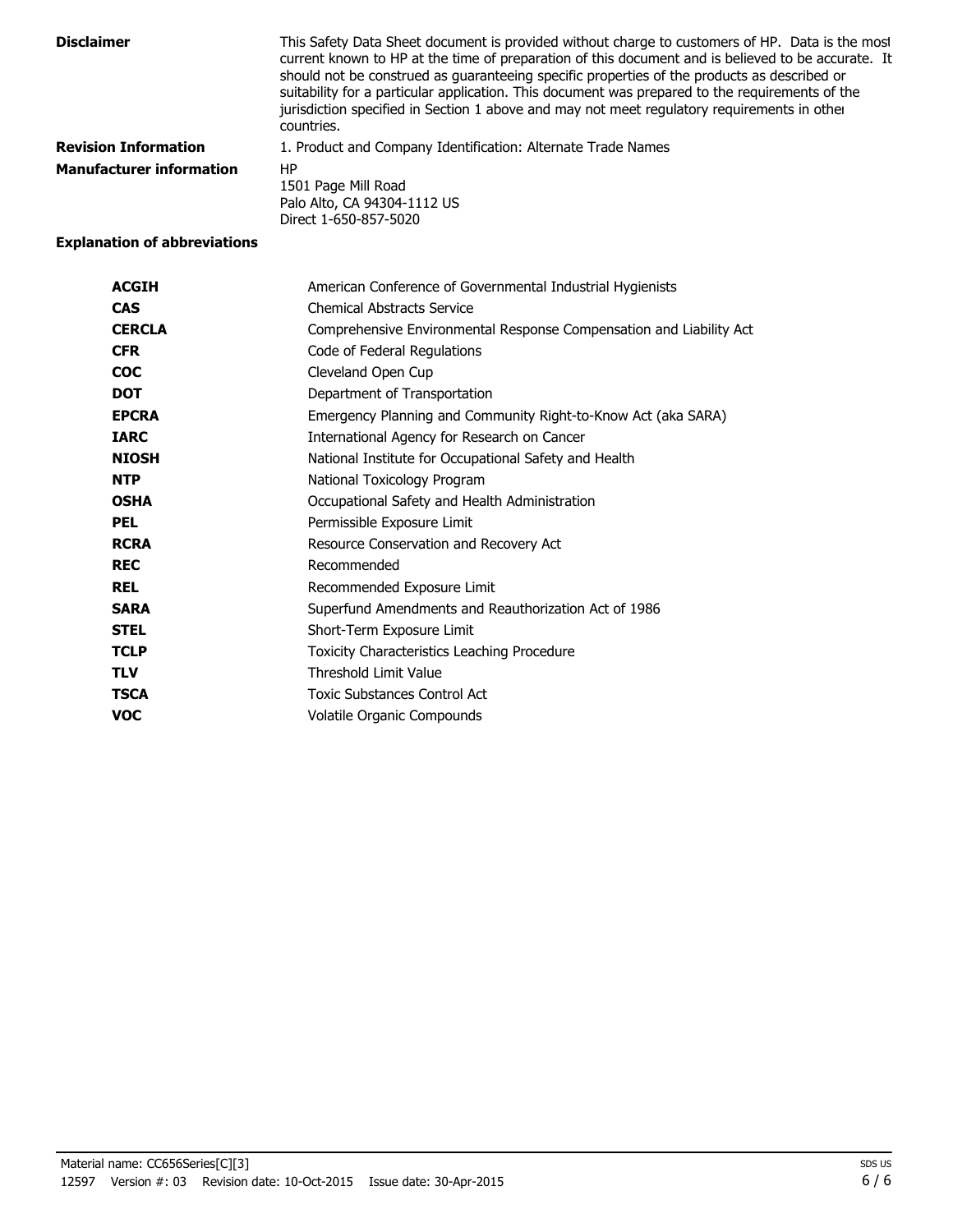

# **SAFETY DATA SHEET**

### **1. Identification**

| <b>Product identifier</b>       | CC656Series[M][3]                                                                                                                                                                                                                          |
|---------------------------------|--------------------------------------------------------------------------------------------------------------------------------------------------------------------------------------------------------------------------------------------|
| Other means of identification   | Not available.                                                                                                                                                                                                                             |
| Recommended use                 | Inkjet printing                                                                                                                                                                                                                            |
| <b>Recommended restrictions</b> | None known.                                                                                                                                                                                                                                |
| <b>Company identification</b>   | ΗP<br>1501 Page Mill Road<br>Palo Alto, CA 94304-1112<br>United States<br>Telephone 650-857-5020                                                                                                                                           |
|                                 | HP health effects line<br>(Toll-free within the US) 1-800-457-4209<br>(Direct) 1-760-710-0048<br><b>HP Customer Care Line</b><br>(Toll-free within the US) 1-800-474-6836<br>(Direct) 1-208-323-2551<br>Email: hpcustomer.inguiries@hp.com |

#### **2. Hazard(s) identification**

| <b>Physical hazards</b>                      | Not classified.                                                                                                                                                                                                        |
|----------------------------------------------|------------------------------------------------------------------------------------------------------------------------------------------------------------------------------------------------------------------------|
| <b>Health hazards</b>                        | Not classified.                                                                                                                                                                                                        |
| <b>Environmental hazards</b>                 | Not classified.                                                                                                                                                                                                        |
| <b>OSHA defined hazards</b>                  | Not classified.                                                                                                                                                                                                        |
| Label elements                               |                                                                                                                                                                                                                        |
| Hazard symbol                                | None.                                                                                                                                                                                                                  |
| Signal word                                  | None.                                                                                                                                                                                                                  |
| <b>Hazard statement</b>                      | Not available.                                                                                                                                                                                                         |
| <b>Precautionary statement</b>               |                                                                                                                                                                                                                        |
| <b>Prevention</b>                            | Not available.                                                                                                                                                                                                         |
| <b>Response</b>                              | Not available.                                                                                                                                                                                                         |
| <b>Storage</b>                               | Not available.                                                                                                                                                                                                         |
| <b>Disposal</b>                              | Not available.                                                                                                                                                                                                         |
| Hazard(s) not otherwise<br>classified (HNOC) | Complete toxicity data are not available for this specific formulation.                                                                                                                                                |
|                                              | Potential routes of overexposure to this product are skin and eye contact.<br>Inhalation of vapor and ingestion are not expected to be significant routes of exposure for this<br>product under normal use conditions. |

**Supplemental information** This product is not classified as hazardous according to OSHA CFR 1910.1200 (HazCom 2012).

### **3. Composition/information on ingredients**

**Mixtures**

| <b>Chemical name</b>          | <b>Common name and synonyms</b> | <b>CAS number</b> | $\frac{0}{0}$ |
|-------------------------------|---------------------------------|-------------------|---------------|
| Water                         |                                 | 7732-18-5         | 65-75         |
| Aliphatic diol                |                                 | Proprietary       | <15           |
| Anthraquinone acid dye salt   |                                 | Proprietary       | 27.5          |
| magnesium nitrate hexahydrate |                                 | 13446-18-9        | 2.5           |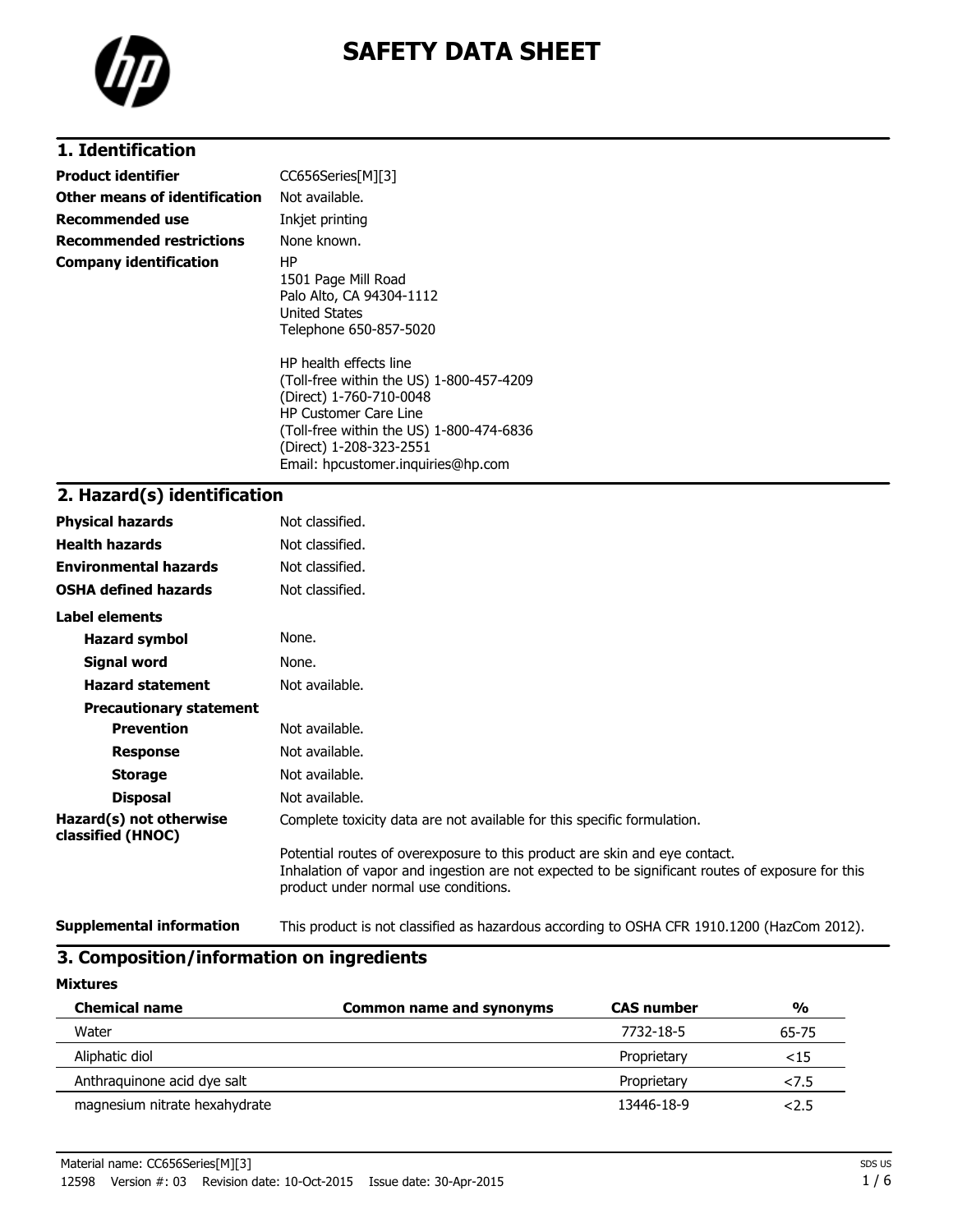**Composition comments** This ink supply contains an aqueous ink formulation. This product has been evaluated using criteria specified in 29 CFR 1910.1200 (Hazard Communication Standard).

| 4. First-aid measures                                           |                                                                                                                                                                                                    |
|-----------------------------------------------------------------|----------------------------------------------------------------------------------------------------------------------------------------------------------------------------------------------------|
| <b>Inhalation</b>                                               | Move to fresh air. If symptoms persist, get medical attention.                                                                                                                                     |
| <b>Skin contact</b>                                             | Wash affected areas thoroughly with mild soap and water. Get medical attention if irritation<br>develops or persists.                                                                              |
| Eye contact                                                     | Do not rub eyes. Immediately flush with large amounts of clean, warm water (low pressure) for at<br>least 15 minutes or until particles are removed. If irritation persists get medical attention. |
| <b>Ingestion</b>                                                | If ingestion of a large amount does occur, seek medical attention.                                                                                                                                 |
| <b>Most important</b><br>symptoms/effects, acute and<br>delayed | Not available.                                                                                                                                                                                     |

### **5. Fire-fighting measures**

| Suitable extinguishing media<br>Unsuitable extinguishing<br>media   | Dry chemical, CO2, water spray or regular foam.<br>None known. |
|---------------------------------------------------------------------|----------------------------------------------------------------|
| <b>Specific hazards arising from</b><br>the chemical                | Not applicable.                                                |
| Special protective equipment<br>and precautions for<br>firefighters | Not available.                                                 |
| <b>Specific methods</b>                                             | None established.                                              |

### **6. Accidental release measures**

| <b>Personal precautions,</b><br>protective equipment and<br>emergency procedures | Wear appropriate personal protective equipment.                                                                                                                              |
|----------------------------------------------------------------------------------|------------------------------------------------------------------------------------------------------------------------------------------------------------------------------|
| <b>Methods and materials for</b><br>containment and cleaning up                  | Dike the spilled material, where this is possible. Absorb with inert absorbent such as dry clay, sand<br>or diatomaceous earth, commercial sorbents, or recover using pumps. |
| <b>Environmental precautions</b>                                                 | Do not flush into surface water or sanitary sewer system. Do not let product enter drains.                                                                                   |
| 7. Handling and storage                                                          |                                                                                                                                                                              |
| <b>Precautions for safe handling</b>                                             | Avoid contact with skin, eyes and clothing.                                                                                                                                  |
| Conditions for safe storage,                                                     | Keep out of the reach of children. Keep away from excessive heat or cold.                                                                                                    |

### **8. Exposure controls/personal protection**

#### **Occupational exposure limits**

**including any incompatibilities**

| <b>Components</b>                                 | US. Workplace Environmental Exposure Level (WEEL) Guides<br><b>Type</b> | Value         |  |
|---------------------------------------------------|-------------------------------------------------------------------------|---------------|--|
| Aliphatic diol (CAS<br>Proprietary)               | <b>TWA</b>                                                              | $10$ mg/m $3$ |  |
| <b>Biological limit values</b>                    | No biological exposure limits noted for the ingredient(s).              |               |  |
| <b>Exposure guidelines</b>                        | Exposure limits have not been established for this product.             |               |  |
| <b>Appropriate engineering</b><br><b>controls</b> | Use in a well ventilated area.                                          |               |  |
|                                                   | Individual protection measures, such as personal protective equipment   |               |  |
| Eye/face protection                               | Not available.                                                          |               |  |
| <b>Skin protection</b>                            |                                                                         |               |  |
| <b>Hand protection</b>                            | Not available.                                                          |               |  |
| <b>Other</b>                                      | Not available.                                                          |               |  |
| <b>Respiratory protection</b>                     | Not available.                                                          |               |  |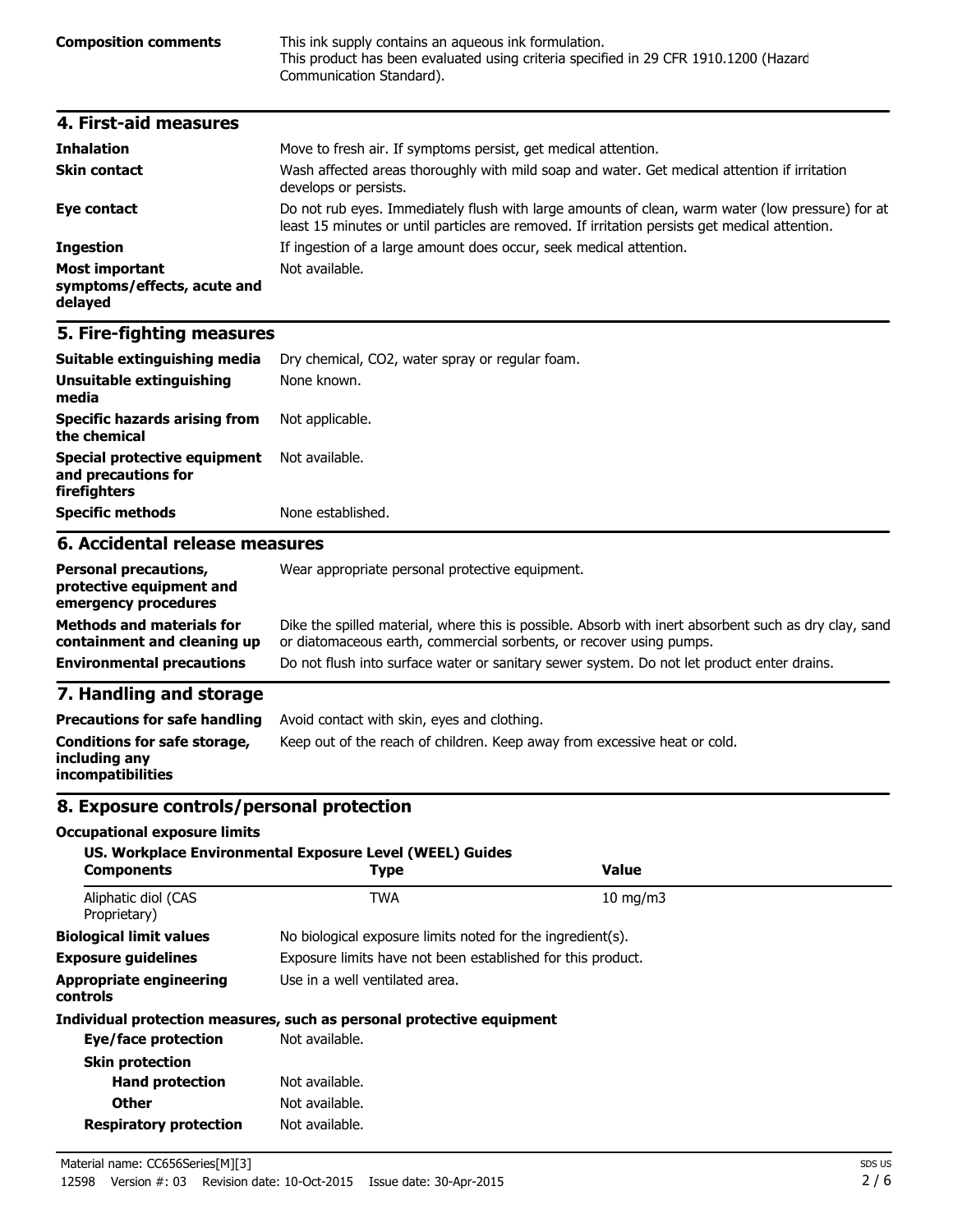#### **9. Physical and chemical properties**

| <b>Appearance</b>                                  |                                                           |
|----------------------------------------------------|-----------------------------------------------------------|
| <b>Physical state</b>                              | Liquid.                                                   |
| Color                                              | Magenta                                                   |
| Odor                                               | Not available.                                            |
| <b>Odor threshold</b>                              | Not available.                                            |
| pH                                                 | $7 - 7.5$                                                 |
| <b>Melting point/freezing point</b>                | Not available.                                            |
| Initial boiling point and<br>boiling range         | Not determined                                            |
| <b>Flash point</b>                                 | > 200.0 °F (> 93.3 °C) Pensky-Martens Closed Cup          |
| <b>Evaporation rate</b>                            | Not determined                                            |
| Flammability (solid, gas)                          | Not available.                                            |
| Upper/lower flammability or explosive limits       |                                                           |
| Flammability limit - lower Not Determined<br>(9/6) |                                                           |
| <b>Flammability limit -</b><br>upper $(% )$        | Not available.                                            |
| <b>Explosive limit - lower</b><br>(9/6)            | Not available.                                            |
| <b>Explosive limit - upper</b><br>(%)              | Not available.                                            |
| <b>Vapor pressure</b>                              | Not determined                                            |
| Solubility(ies)                                    |                                                           |
| <b>Solubility (water)</b>                          | Soluble in water                                          |
| <b>Partition coefficient</b><br>(n-octanol/water)  | Not available.                                            |
| <b>Auto-ignition temperature</b>                   | Not Determined                                            |
| <b>Decomposition temperature</b>                   | Not available.                                            |
| <b>Viscosity</b>                                   | Not available.                                            |
| <b>Other information</b>                           | For other VOC regulatory data/information see Section 15. |
| VOC (Weight %)                                     | $< 251$ g/l                                               |

### **10. Stability and reactivity**

| <b>Reactivity</b><br><b>Chemical stability</b><br><b>Possibility of hazardous</b><br>reactions | Not available.<br>Stable under recommended storage conditions.<br>Will not occur.                                                                |
|------------------------------------------------------------------------------------------------|--------------------------------------------------------------------------------------------------------------------------------------------------|
| <b>Conditions to avoid</b>                                                                     | Not available.                                                                                                                                   |
| <b>Incompatible materials</b>                                                                  | Incompatible with strong bases and oxidizing agents.                                                                                             |
| <b>Hazardous decomposition</b><br>products                                                     | Upon decomposition, this product may yield gaseous nitrogen oxides, carbon monoxide, carbon<br>dioxide and/or low molecular weight hydrocarbons. |

### **11. Toxicological information**

| Symptoms related to the<br>physical, chemical and<br>toxicological characteristics | Not available.                                                    |  |
|------------------------------------------------------------------------------------|-------------------------------------------------------------------|--|
| <b>Information on toxicological effects</b>                                        |                                                                   |  |
| <b>Acute toxicity</b>                                                              | Based on available data, the classification criteria are not met. |  |
| <b>Skin corrosion/irritation</b>                                                   | Based on available data, the classification criteria are not met. |  |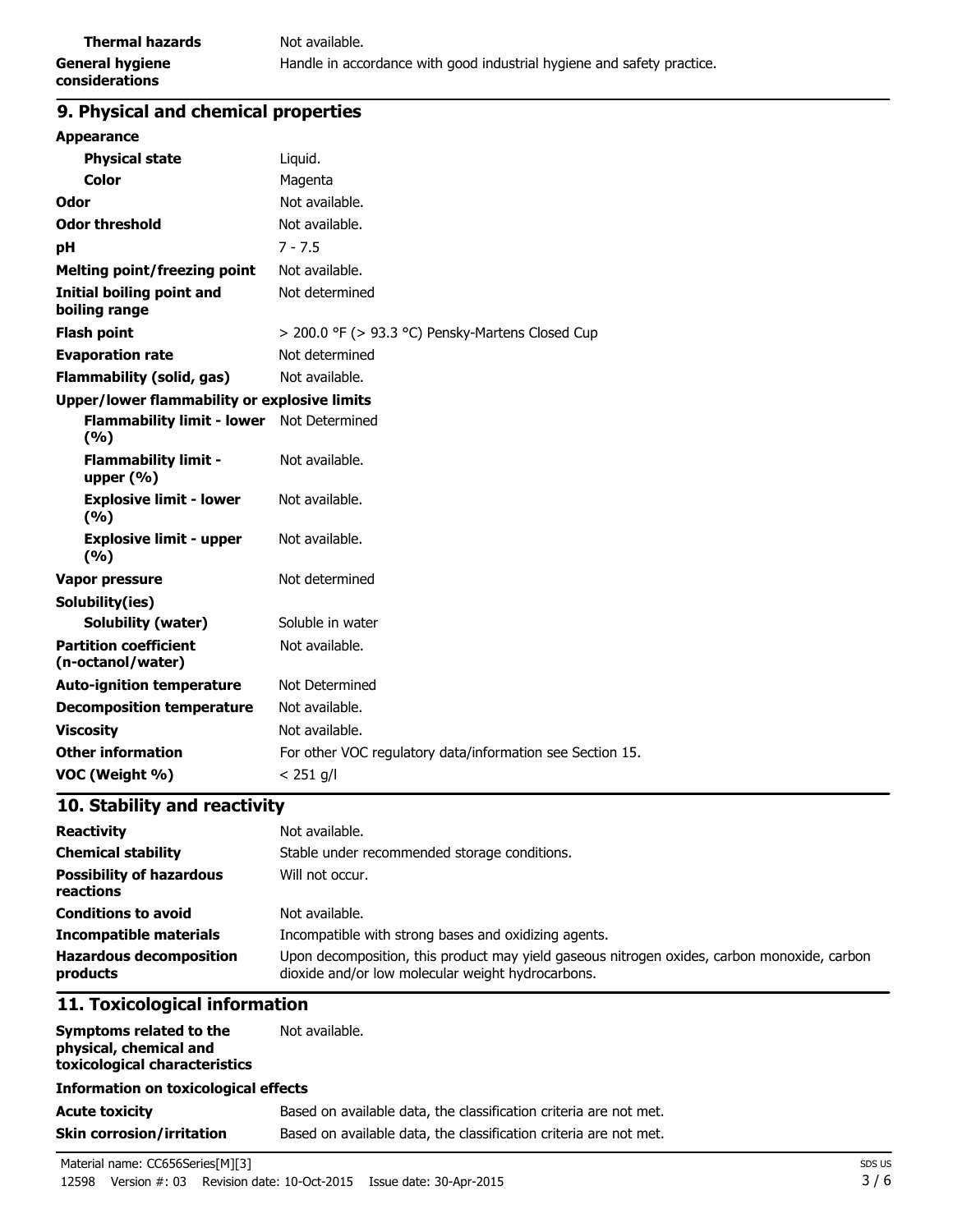| Serious eye damage/eye<br>irritation                  | Based on available data, the classification criteria are not met. |                                                                                                                                                                 |  |  |
|-------------------------------------------------------|-------------------------------------------------------------------|-----------------------------------------------------------------------------------------------------------------------------------------------------------------|--|--|
| <b>Respiratory or skin sensitization</b>              |                                                                   |                                                                                                                                                                 |  |  |
| <b>Respiratory sensitization</b>                      |                                                                   | Based on available data, the classification criteria are not met.                                                                                               |  |  |
| <b>Skin sensitization</b>                             |                                                                   | Based on available data, the classification criteria are not met.                                                                                               |  |  |
| <b>Germ cell mutagenicity</b>                         |                                                                   | Based on available data, the classification criteria are not met.                                                                                               |  |  |
| <b>Carcinogenicity</b>                                |                                                                   | Based on available data, the classification criteria are not met.                                                                                               |  |  |
| <b>Reproductive toxicity</b>                          |                                                                   | Based on available data, the classification criteria are not met.                                                                                               |  |  |
| Specific target organ toxicity<br>- single exposure   |                                                                   | Based on available data, the classification criteria are not met.                                                                                               |  |  |
| Specific target organ toxicity<br>- repeated exposure |                                                                   | Based on available data, the classification criteria are not met.                                                                                               |  |  |
|                                                       |                                                                   |                                                                                                                                                                 |  |  |
| <b>Aspiration hazard</b>                              |                                                                   | Based on available data, the classification criteria are not met.                                                                                               |  |  |
| <b>Further information</b>                            |                                                                   | Complete toxicity data are not available for this specific formulation<br>Refer to Section 2 for potential health effects and Section 4 for first aid measures. |  |  |
| <b>Components</b>                                     | <b>Species</b>                                                    | <b>Test Results</b>                                                                                                                                             |  |  |
| Aliphatic diol (CAS Proprietary)                      |                                                                   |                                                                                                                                                                 |  |  |
| <b>Acute</b>                                          |                                                                   |                                                                                                                                                                 |  |  |
| Dermal                                                |                                                                   |                                                                                                                                                                 |  |  |
| LD50                                                  | Rabbit                                                            | $>10000$ mg/kg                                                                                                                                                  |  |  |
| Oral                                                  |                                                                   |                                                                                                                                                                 |  |  |
| LD50                                                  | Rat                                                               | 3730 mg/kg                                                                                                                                                      |  |  |
| Other                                                 |                                                                   |                                                                                                                                                                 |  |  |

### **12. Ecological information**

| <b>Ecotoxicity</b> |
|--------------------|
|--------------------|

| <b>Product</b>                                                      |                                  | <b>Species</b> |          | <b>Test Results</b> |
|---------------------------------------------------------------------|----------------------------------|----------------|----------|---------------------|
| CC656Series[M][3] (CAS Mixture)                                     |                                  |                |          |                     |
| <b>Aquatic</b>                                                      |                                  |                |          |                     |
| Algae                                                               | EC <sub>50</sub>                 | Algae          |          | $> 100$ mg/l, 72 hr |
|                                                                     | <b>NOEC</b>                      | Algae          |          | 100 mg/l, 72 hr     |
| Crustacea                                                           | EC <sub>50</sub>                 | Daphnia        |          | $> 100$ mg/l, 48 hr |
|                                                                     | <b>NOEC</b>                      | Daphnia        |          | 100 mg/l, 48 hr     |
| Persistence and degradability<br><b>Bioaccumulative potential</b>   | Not available.<br>Not available. |                |          |                     |
| Partition coefficient n-octanol / water (log Kow)<br>Aliphatic diol |                                  |                | $-0.106$ |                     |
| Mobility in soil                                                    | Not available.                   |                |          |                     |
| Other adverse effects                                               | Not available.                   |                |          |                     |

### **13. Disposal considerations**

**Disposal instructions** Do not dispose of together with general office waste. Do not allow this material to drain into sewers/water supplies. Dispose of waste material according to Local, State, Federal, and Provincial Environmental Regulations. HP's Planet Partners (trademark) supplies recycling program enables simple, convenient recycling of HP original inkjet and LaserJet supplies. For more information and to determine if this service is available in your location, please visit http://www.hp.com/recycle.

### **14. Transport information**

#### **DOT**

Not regulated as dangerous goods.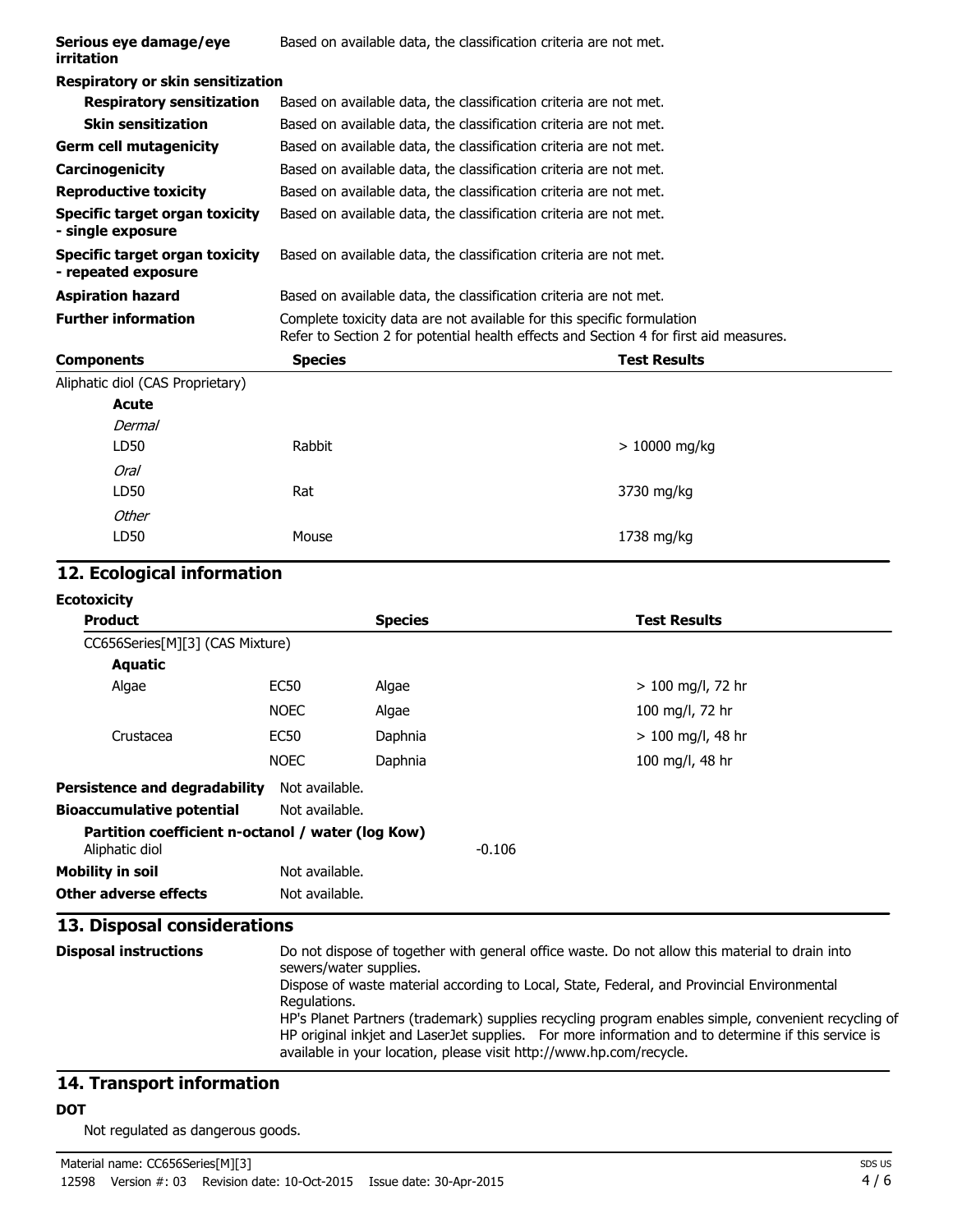#### **IATA**

Not regulated as dangerous goods.

#### **IMDG**

Not regulated as dangerous goods.

#### **ADR**

Not regulated as dangerous goods.

#### **15. Regulatory information**

**US federal regulations** US TSCA 12(b): Does not contain listed chemicals.

#### **TSCA Section 12(b) Export Notification (40 CFR 707, Subpt. D)**

Not regulated.

#### **CERCLA Hazardous Substance List (40 CFR 302.4)**

Not listed.

#### **SARA 304 Emergency release notification**

Not regulated.

#### **OSHA Specifically Regulated Substances (29 CFR 1910.1001-1050)**

Not listed.

#### **Superfund Amendments and Reauthorization Act of 1986 (SARA)**

No

**Hazard categories** Immediate Hazard - No Delayed Hazard - No Fire Hazard - No Pressure Hazard - No Reactivity Hazard - No

#### **SARA 302 Extremely hazardous substance**

Not listed.

| SARA 311/312 |  |  |
|--------------|--|--|
|              |  |  |

**Hazardous chemical**

### **Other federal regulations**

**Safe Drinking Water Act (SDWA)** Not regulated.

#### **US state regulations**

#### **US. Massachusetts RTK - Substance List**

Not regulated.

#### **US. New Jersey Worker and Community Right-to-Know Act**

Not listed.

**US. Pennsylvania Worker and Community Right-to-Know Law**

Not listed.

#### **US. Rhode Island RTK**

Not regulated.

#### **US. California Proposition 65**

Not Listed.

#### **Other information** VOC content (less water, less exempt compounds) = < 833 g/L (U.S. requirement, not for emissions) VOC data based on formulation (Organic compounds minus solids)

**Regulatory information** All chemical substances in this HP product have been notified or are exempt from notification under chemical substances notification laws in the following countries: US (TSCA), EU (EINECS/ELINCS), Switzerland, Canada (DSL/NDSL), Australia, Japan, Philippines, South Korea, New Zealand, and China.

### **16. Other information, including date of preparation or last revision**

| Issue date           | 30-Apr-2015 |
|----------------------|-------------|
| <b>Revision date</b> | 10-Oct-2015 |
| Version #            | n3          |